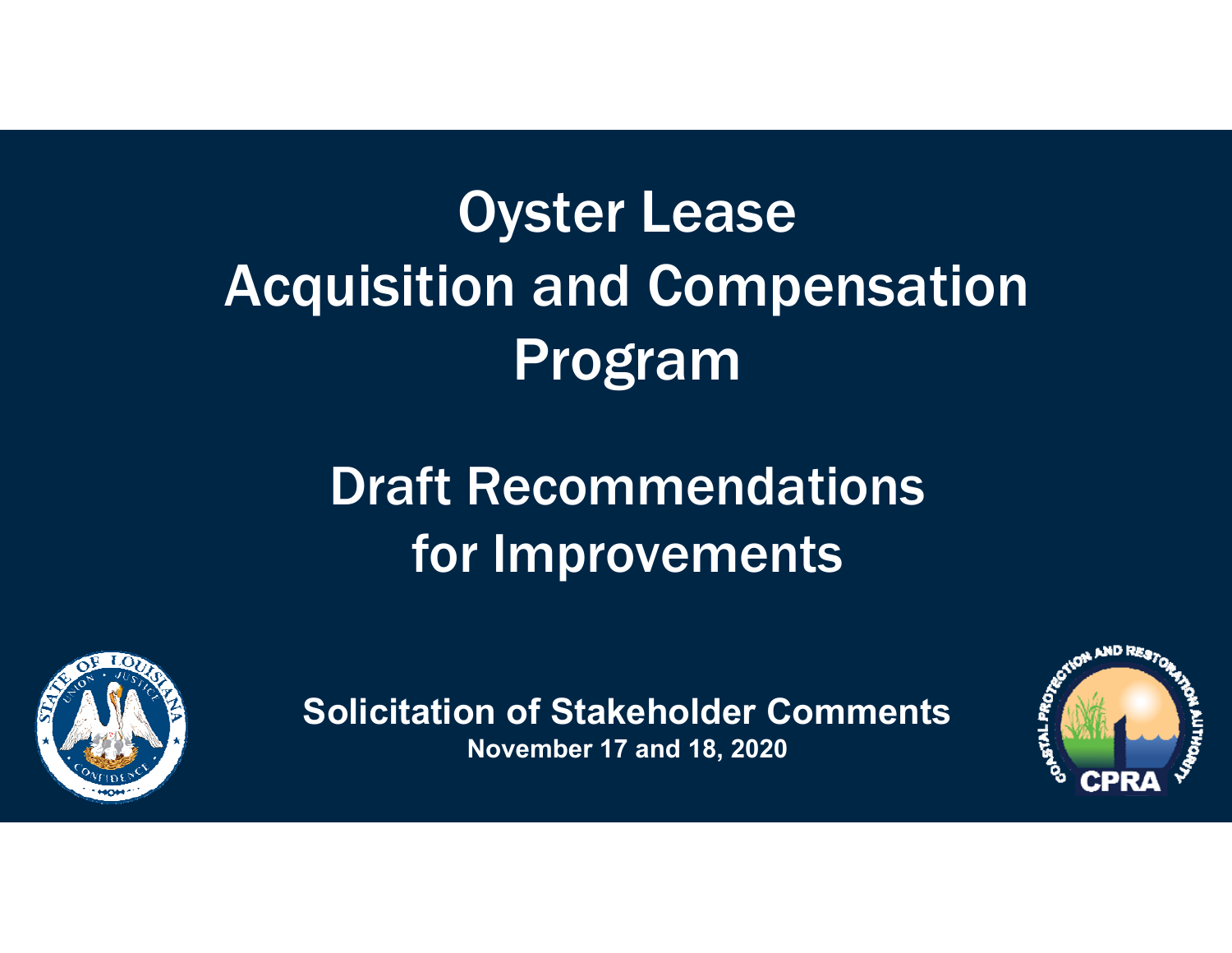## **OLACP Study**

OLACP authorizes compensation to lessees when CPRA "acquires" State oyster leases for coastal projects

CPRA implements OLACP

CPRA regulations define the compensation under OLACP

Oyster industry, NGO, and other coastal stakeholders have raised questions regarding potential changes to OLACP

CPRA itself has noted inefficiencies or other issues that could be improved

CPRA Board Chairman Kline directed CPRA to perform a study to evaluate potential improvements

And propose recommendations for improvements to the CPRA Board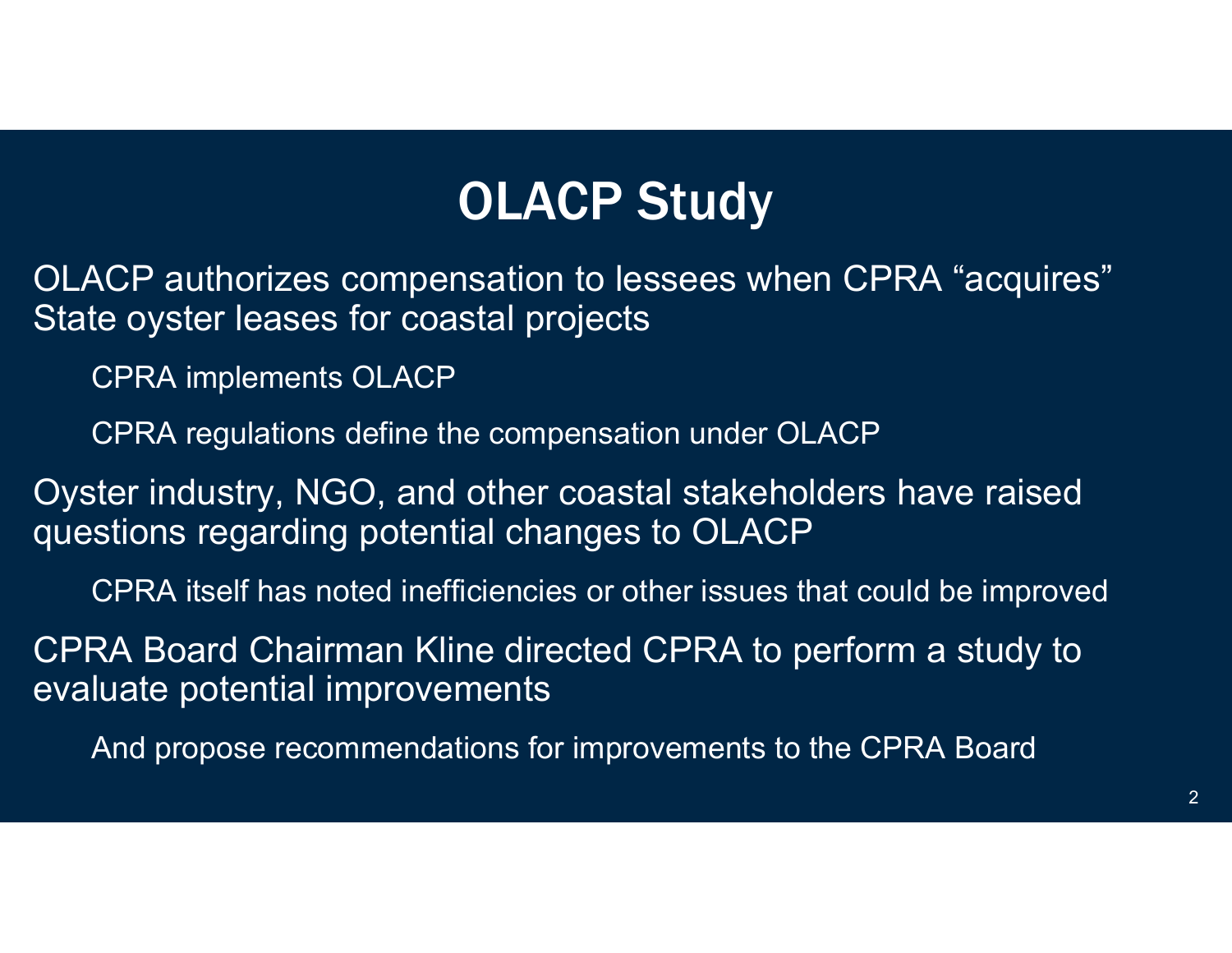## OLACP Study

September 1, 2020 – CPRA issued a solicitation of views to stakeholders

September 21 & 23, 2020 – CPRA held public webinars to solicit stakeholder views

https://coastal.la.gov/calendar/?y=2020

October 7, 2020 – Deadline for comments – Stakeholders submitted 4 written comments, and several comments via chat

https://coastal.la.gov/calendar/?y=2020

CPRA reviewed and considered these comments, and its own experience

November 6, 2020 – CPRA published its draft recommendations

https://coastal.la.gov/wp-content/uploads/2020/09/OLACP-Study-Draft-<br>Recommendations-2020-11-06-Final.pdf

https://coastal.la.gov/wp-content/uploads/2020/09/OLACP-Study-Draft-<br>Recommendations-2020-11-06-Appendices-Final.pdf 33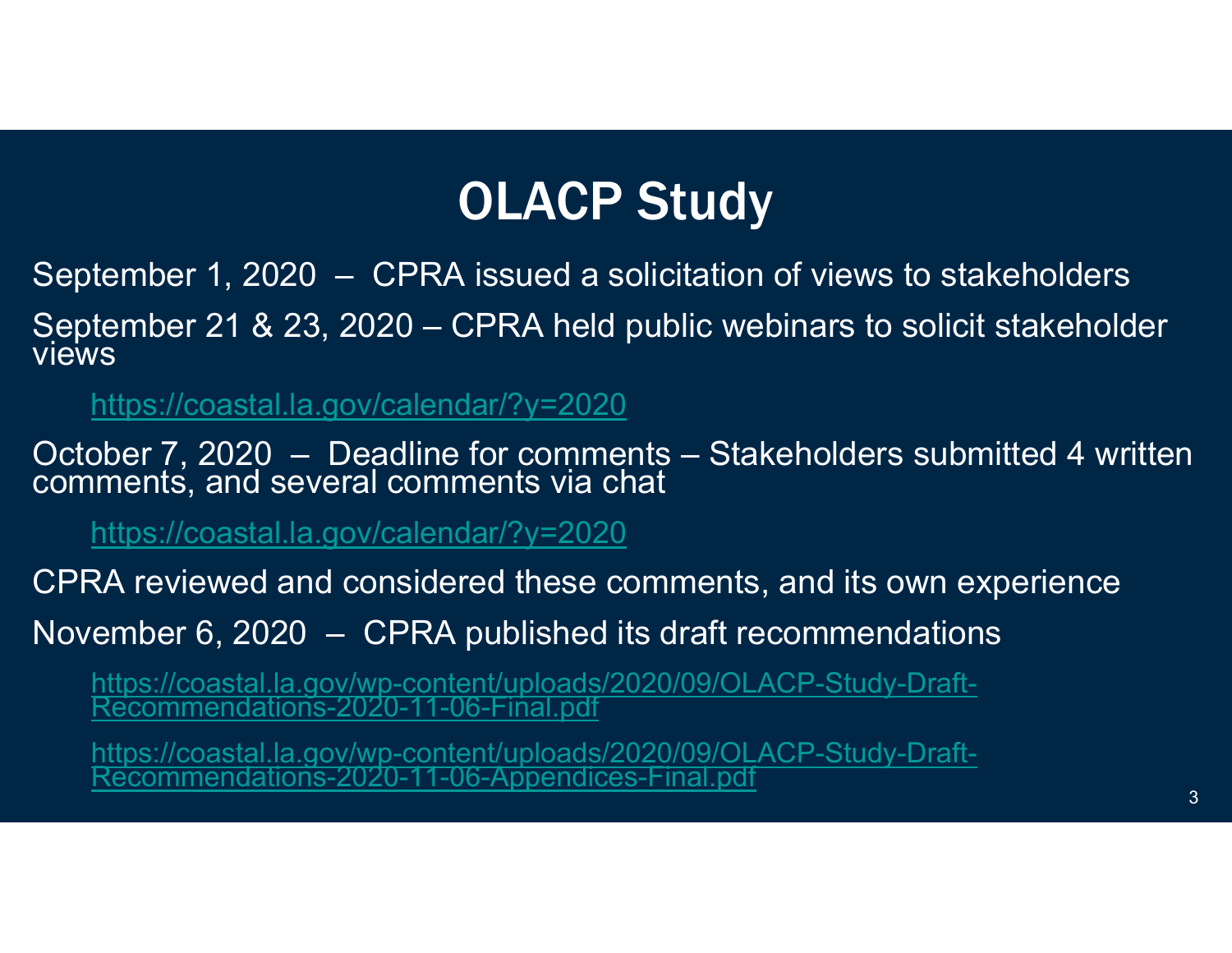## OLACP Study

These recommendations are only a draft

CPRA requests comments by December 4, 2020

CPRA will consider all comments

CPRA will publish its final recommendations on January 11, 2021

CPRA will present its final recommendations to the CPRA Board on January 20, 2021

Stakeholders may address the CPRA Board regarding the final recommendations

If the CPRA Board approves recommendations requiring regulatory changes, CPRA would then publish a Notice of Intent

Stakeholders could then comment on the proposed changes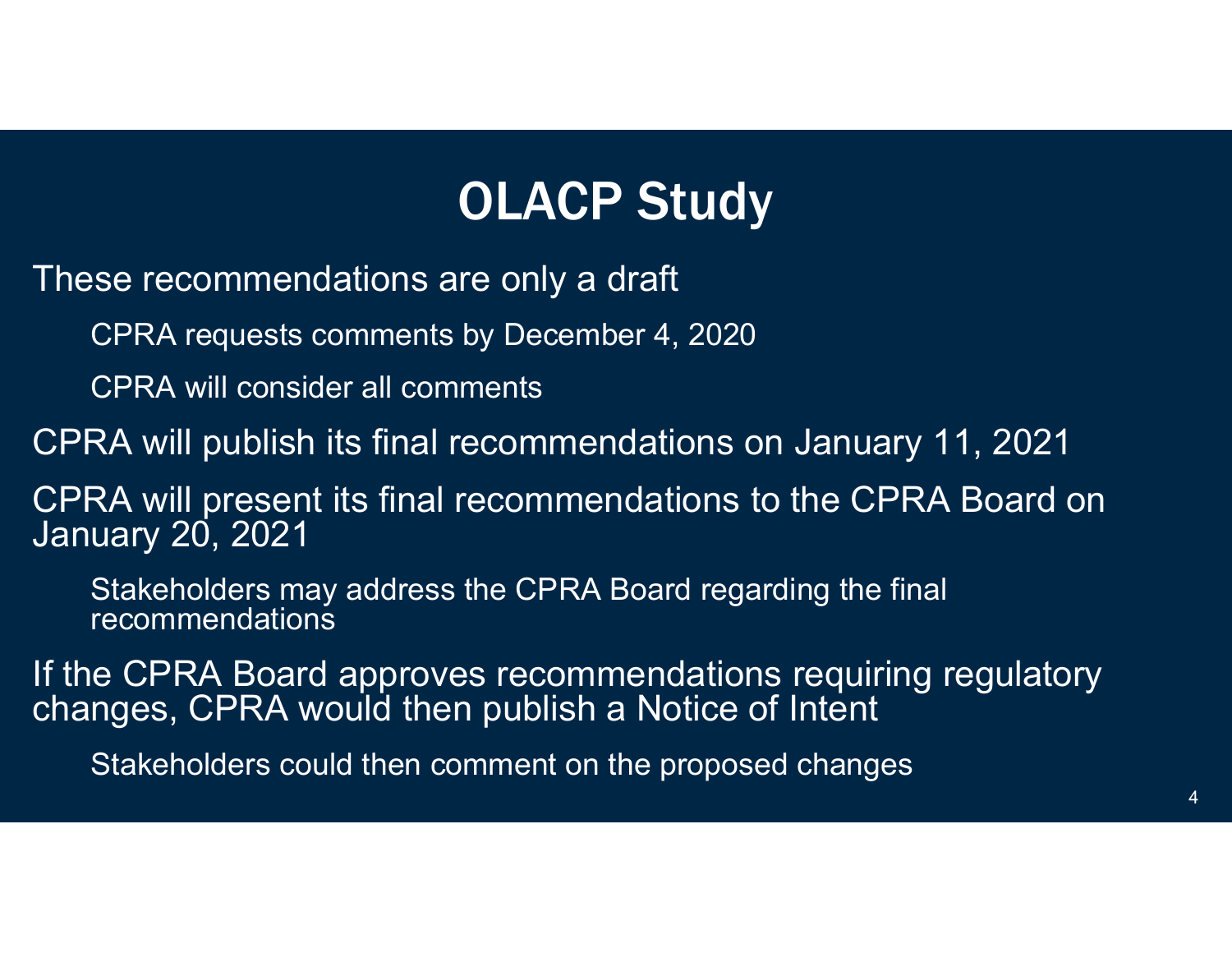## Improvements Already Made

Several comments pertain to matters CPRA has already addressed

- 1. Deny, non-renew, or terminate leases where coastal projects will be done OLACP acquisition would be unnecessary, and unproductive leases eliminated
- 2. Provide more information to lessees about coastal projects and impacts Lessees and potential lessees could better identify suitable oyster cultivation areas
- 3. Work with DWF to develop and fund an Oyster Strategic Plan

Gov. Edwards and the Legislature requested a Plan to guide the oyster resource and oyster industry to a more productive future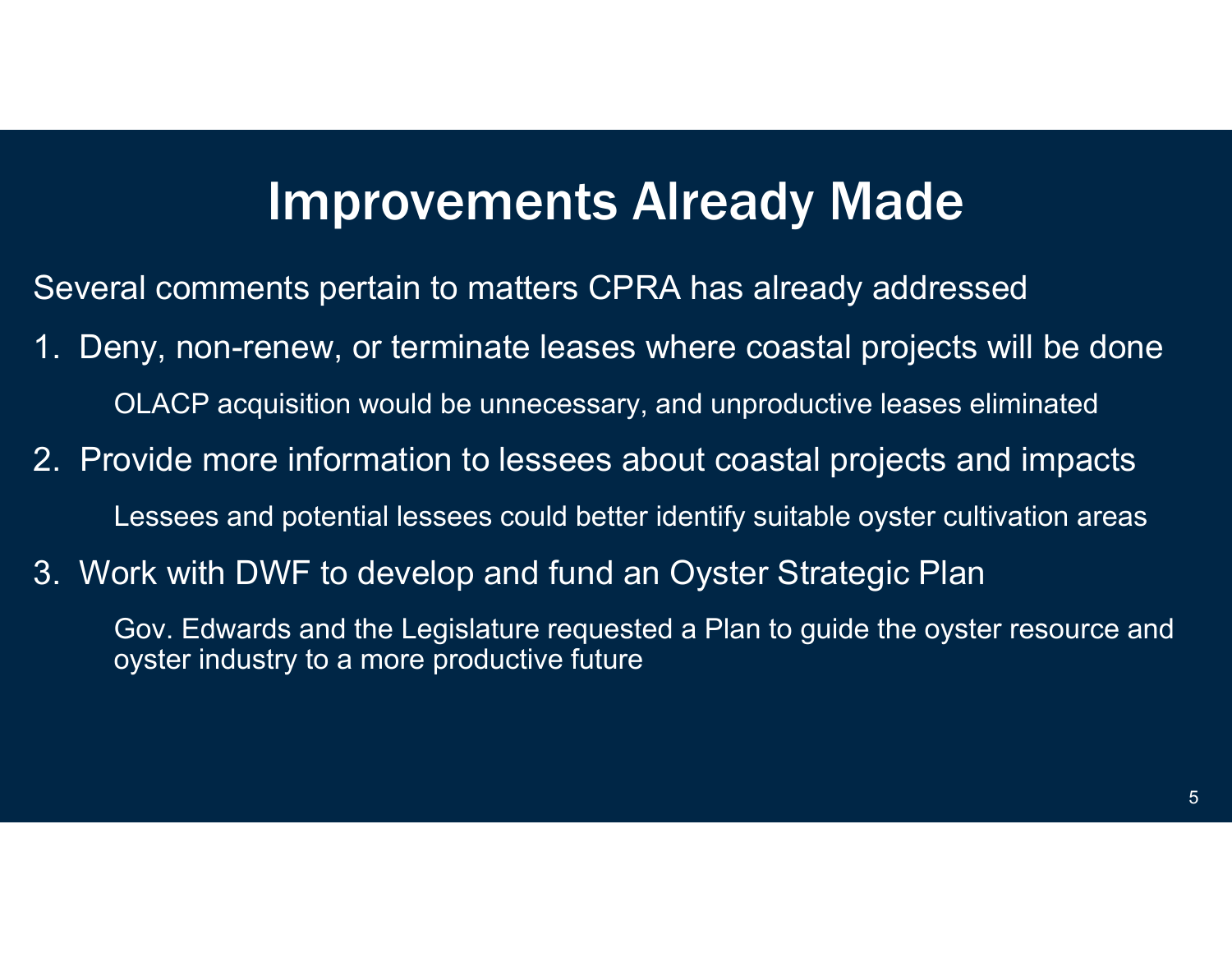## 1. MOU with DWF regarding oyster leasing

CPRA and DWF signed a Memorandum of Understanding in 2019 regarding oyster leasing in relation to coastal projects

DWF notifies CPRA of lease applications and upcoming renewals, and areas covered

CPRA notifies DWF of any portions needed for buffer zones, essential for coastal protection (generally within 5 years), or nonproductive for oyster cultivation

As to buffer zones or coastal protection areas, unless DWF disagrees, it will deny the application or renewal

As to potentially nonproductive areas, DWF will investigate and if it agrees, deny the application or renewal

Addresses timeframes, definitions, default conclusions regarding buffer zones and coastal protection areas, and dispute resolution between DWF and CPRA

Over time, the MOU will reduce the need to acquire leases under OLACP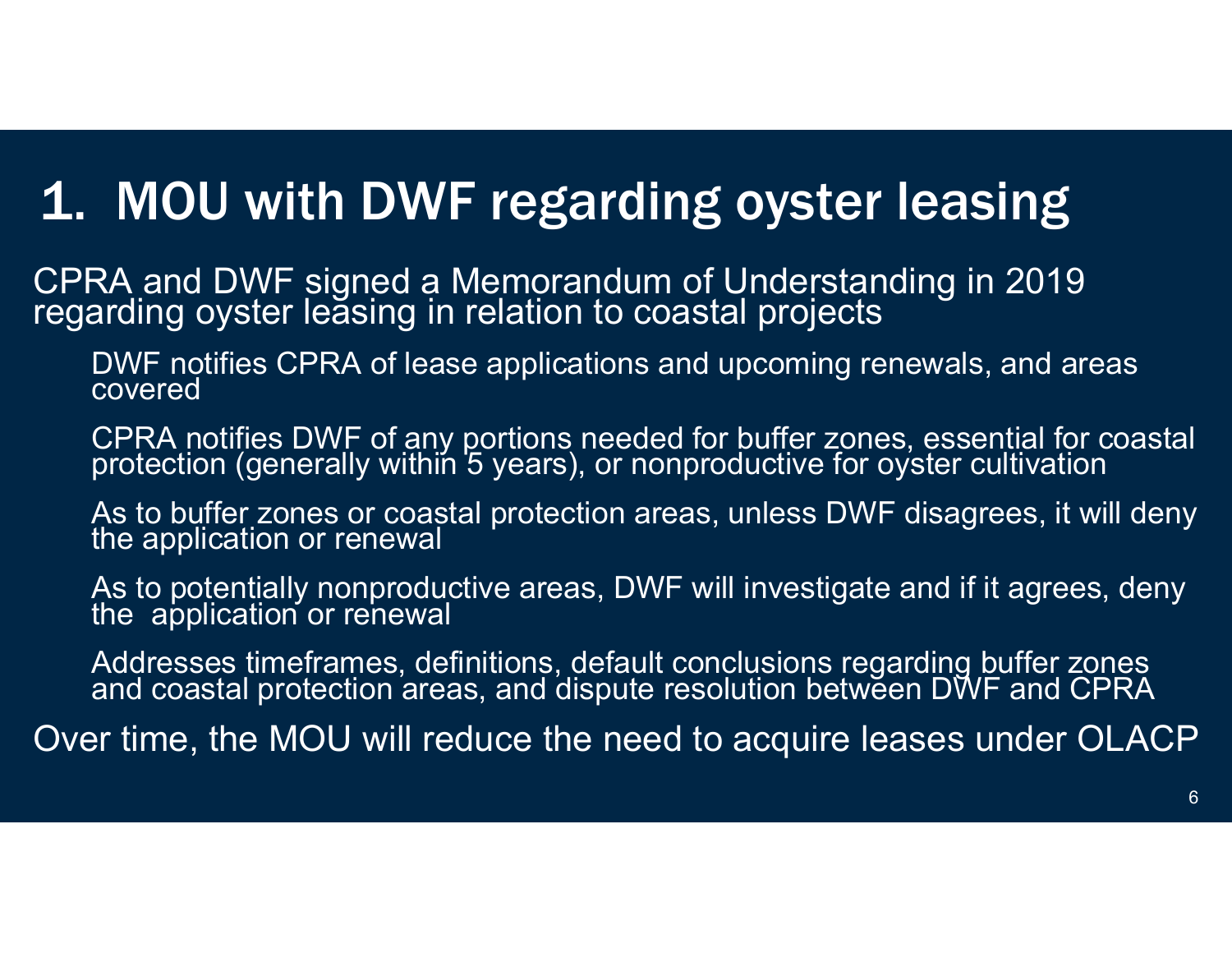## 2. Reporting of Coastal Projects and Impacts

CPRA already provides this information, in several different respects, to the extent of its ability

Master Plan: Every 6 years, CPRA publishes draft Plan and project information, holds stakeholder meetings, receives public comment, publishes final Plan, and presents Plan for approval at Legislative hearings

Annual Plan: Similar to Master Plan, except annual with 3-year timeframe

Permits: For each project, CPRA publishes applications, publishes draft reports analyzing impacts of the project and alternatives, holds public meetings, receives public comments, and publishes final reports regarding impacts

There is an array of means by which the public can learn and inquire about projects and their potential impacts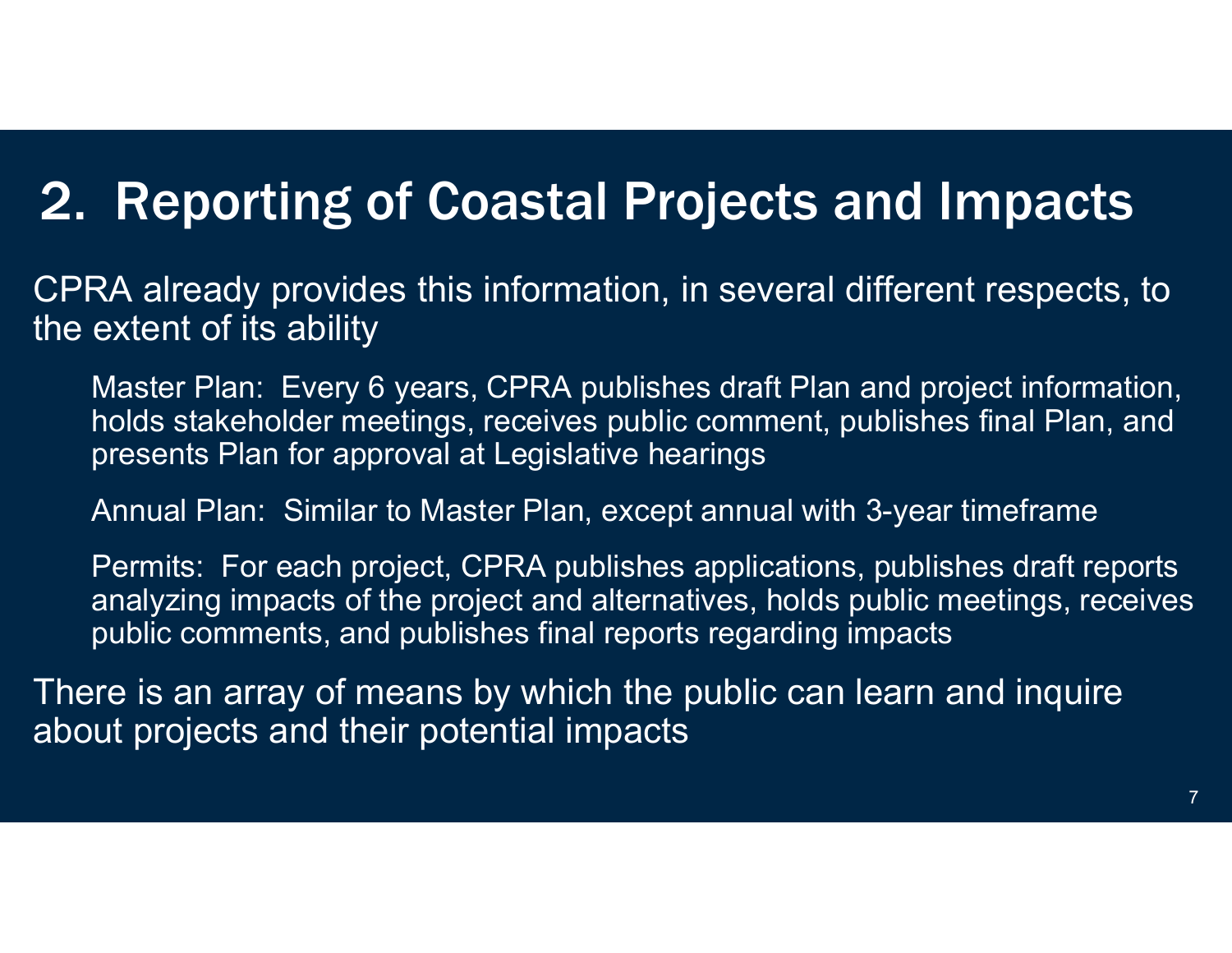## 2. Reporting of Coastal Projects and Impacts

Often CPRA simply cannot give the level of detail requested by the oyster industry regarding the degree and location of impacts

Detailed specifics of projects and their impacts are unknown until an alternative is approved through the permit process

Modeling that is necessary to determine specific impacts is costly and impossible until specifically funded

But CPRA does publish all planned projects and the information it has regarding potential impacts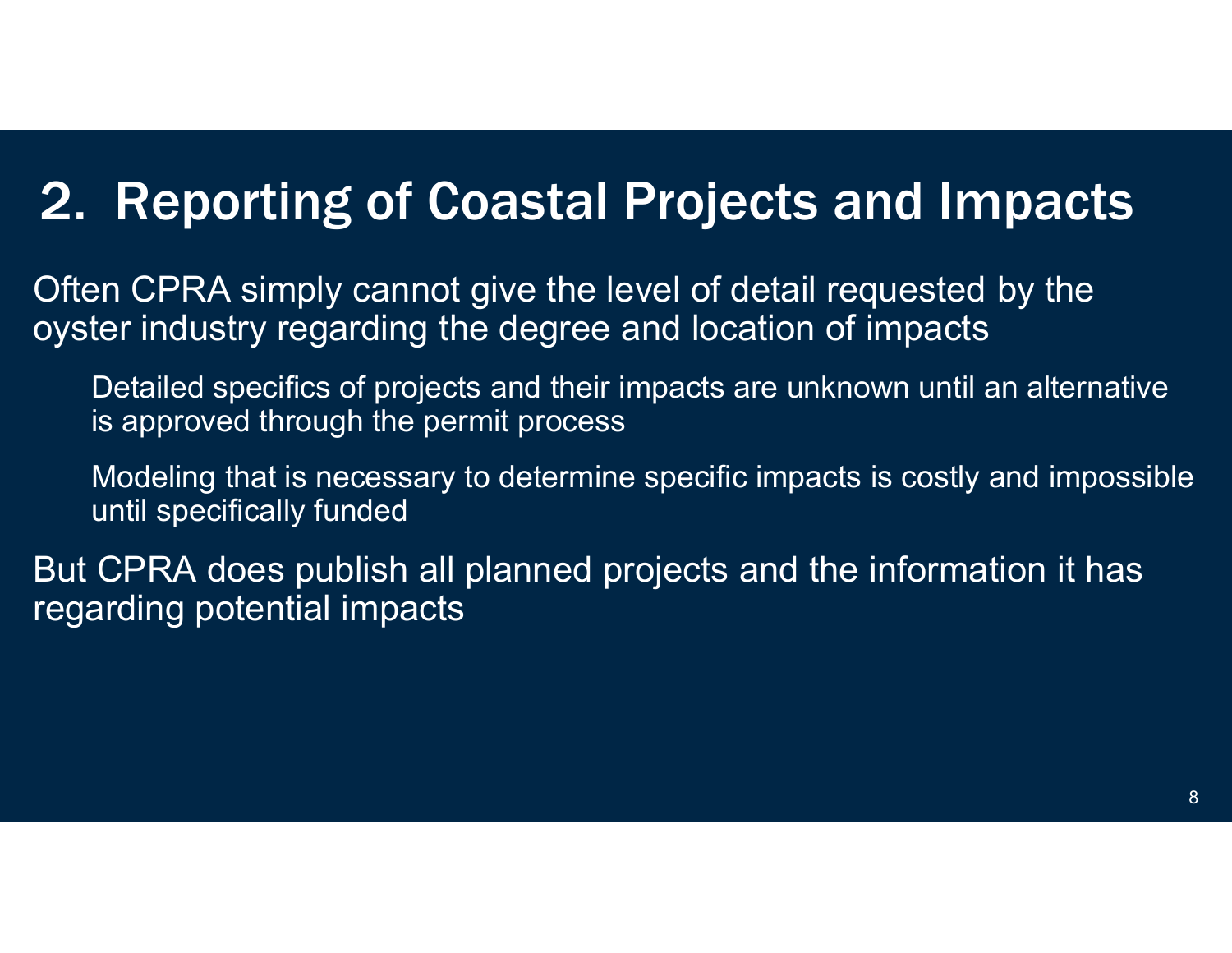## 2. Reporting of Coastal Projects and Impacts

Oyster Task Force is a quasi-public body that advises the State regarding oyster industry matters

CPRA is required to make annual presentations to OTF regarding the nature, location, and status of current or planned coastal projects

CPRA recommends that it continue to request to make such presentations to OTF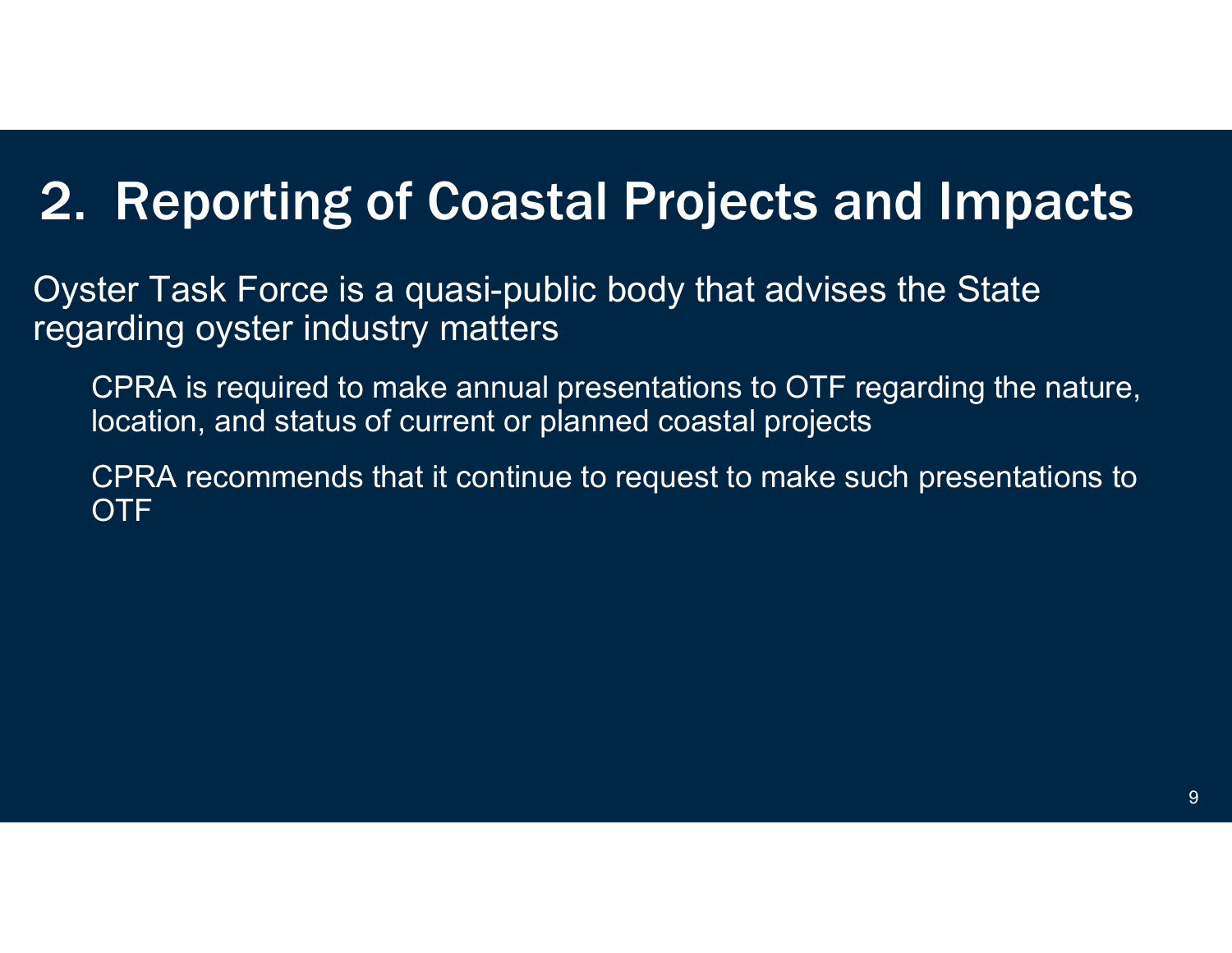## 3. Oyster Strategic Plan

CPRA is working with DWF to develop the Oyster Strategic Plan

As directed by Gov. Edwards and requested by the Legislature

DWF has prepared draft Plan, with CPRA assistance, and presented for public comment

Final Plan is expected by December 2020

CPRA will continue to work with DWF to complete it

#### The Oyster Strategic Plan is not part of OLACP

No proposed measures affect OLACP, except non-renewal of unproductive leases, which is already being addressed

If measures are added that affect OLACP, CPRA will supplement its recommendations as appropriate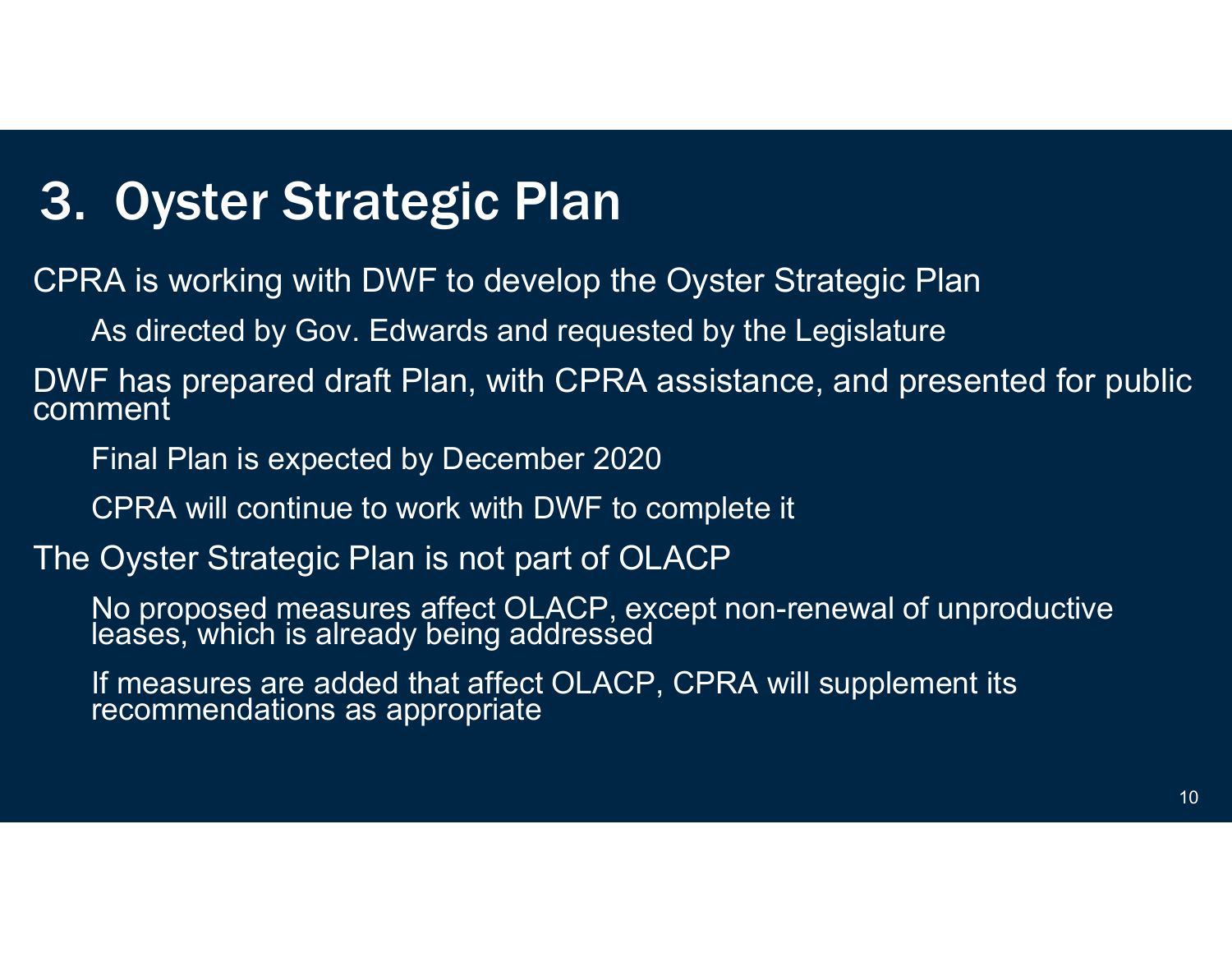## Measures Recommended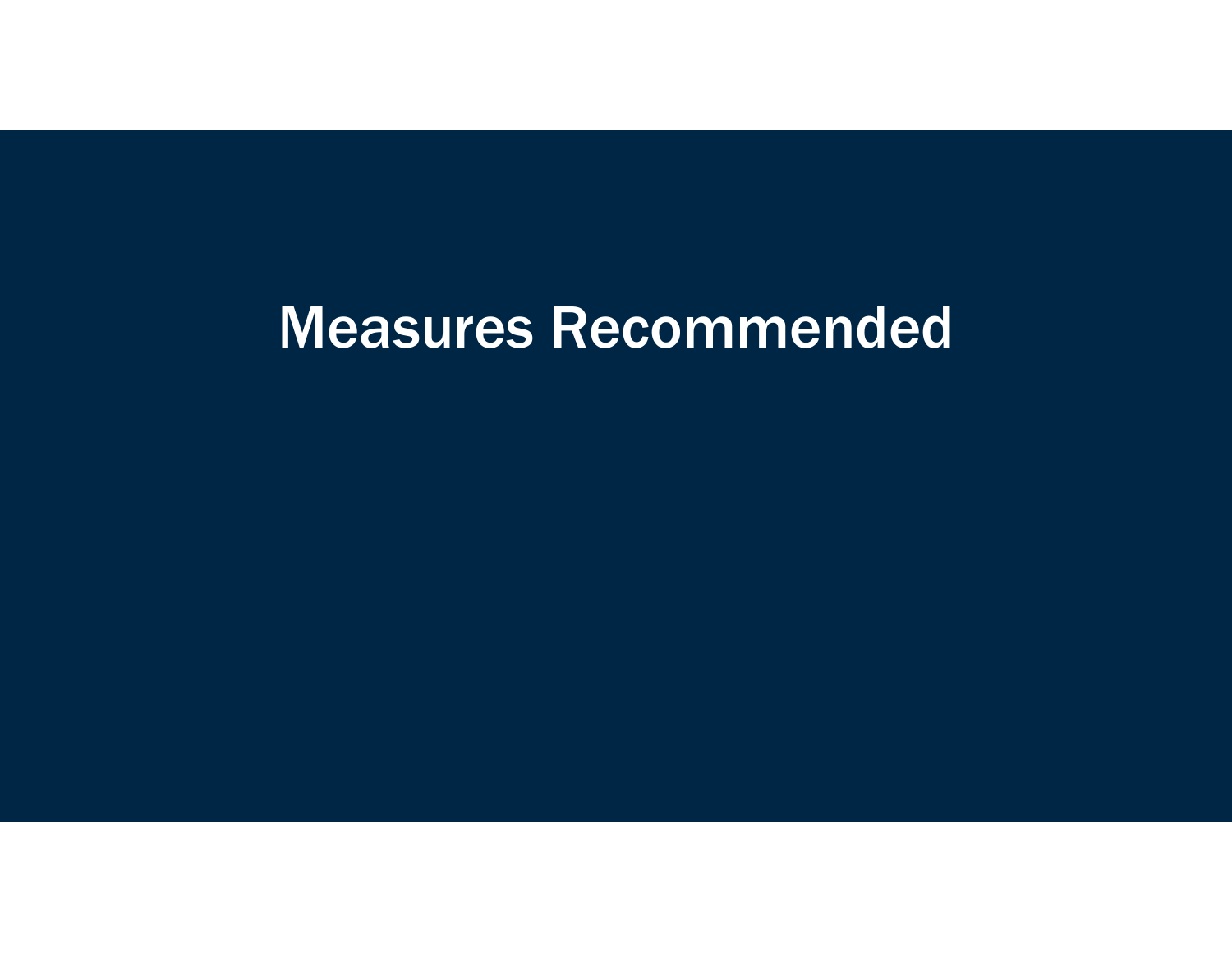### 1. Authorize lessees to retain leases upon waiving all OLACP compensation

Some lessees may prefer to retain a lease, waive OLACP compensation, and take the risk that the lease is permanently impaired

Increased flexibility to lessees

Cost savings – assessment and appraisal unnecessary

Project time savings

Regulatory amendment may be unnecessary, but CPRA recommends it to state the process and conditions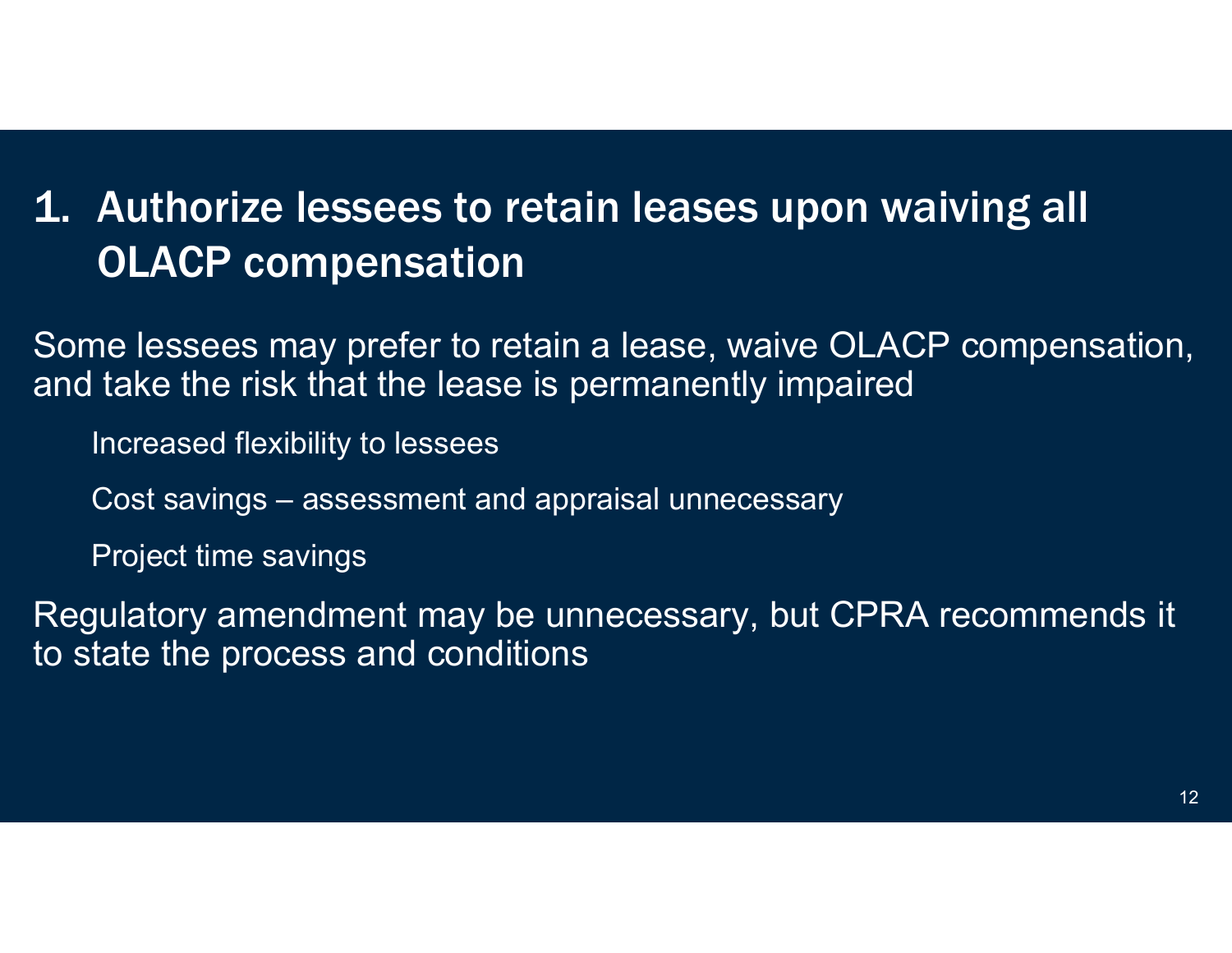### 2. Authorize fixed "in lieu of" payments for lease acquisitions

When leases are clearly nonproductive, authorizing a flat \$100/acre (\$1,000 minimum) fixed payment could avoid or reduce total cost and time

Little change to current compensation – minimum appraised value \$50-\$100/acre

Cost savings – assessment and appraisal unnecessary

Project time savings

CPRA also recommends eliminating compensation for nonproductive leases

Would apply after assessment and appraisal; this would avoid costs up front

Regulatory amendment is necessary to authorize exception to the appraisal requirement, and to state the process and conditions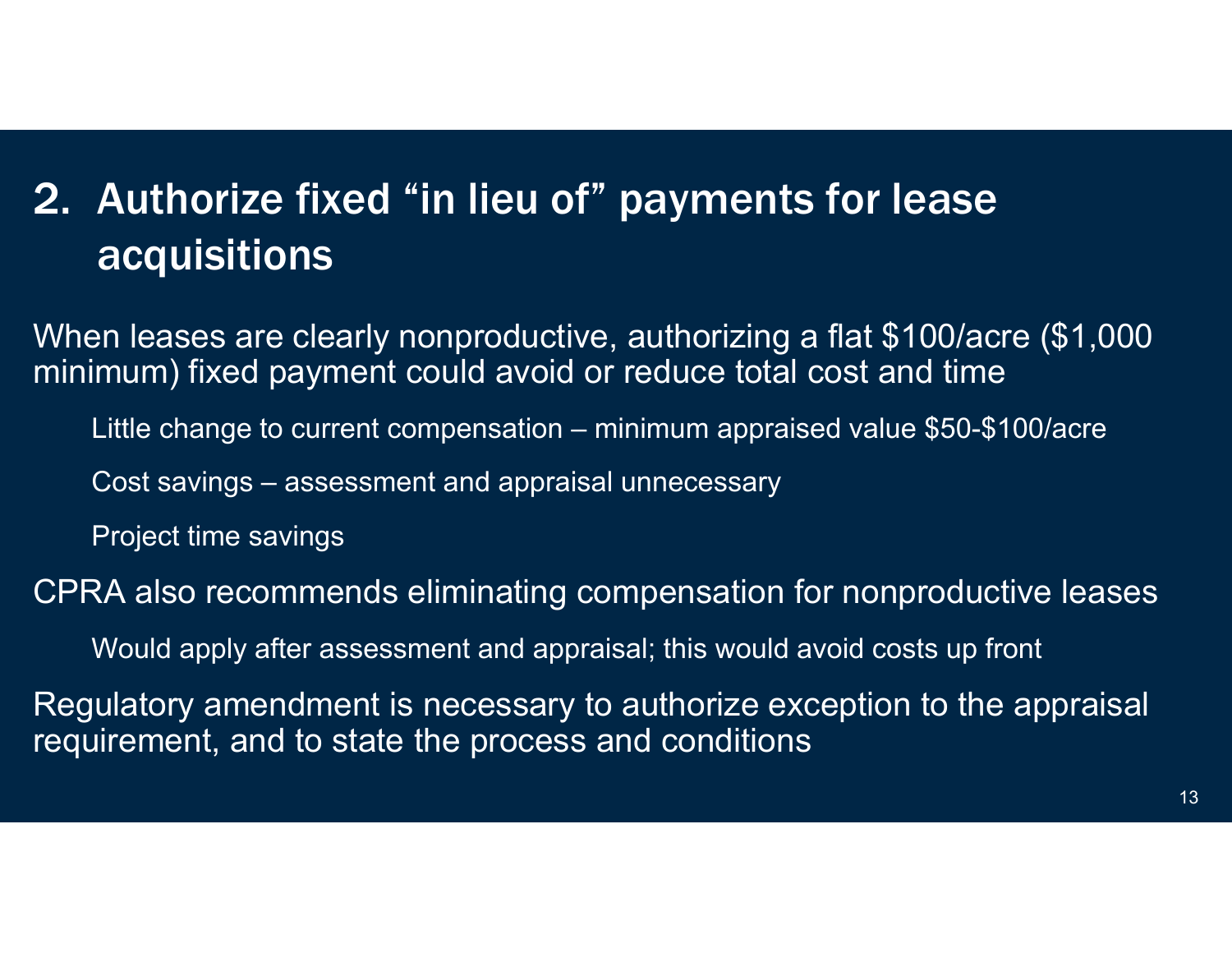## 3. Authorize administrative settlements with or without biological assessments or appraisals

When CPRA and lessees agree on the value of productive or marginally productive leases, settlement would avoid or reduce total cost and time

Likely increase to current compensation – but total cost is reduced

Cost savings – assessment and appraisal unnecessary or reduced

Project time savings

CPRA must have sufficient basis to determine compensation and costs

Limited assessment may still be needed, but avoids remaining cost

Regulatory amendment is necessary to authorize exception to the appraisal requirement, and to state the process and conditions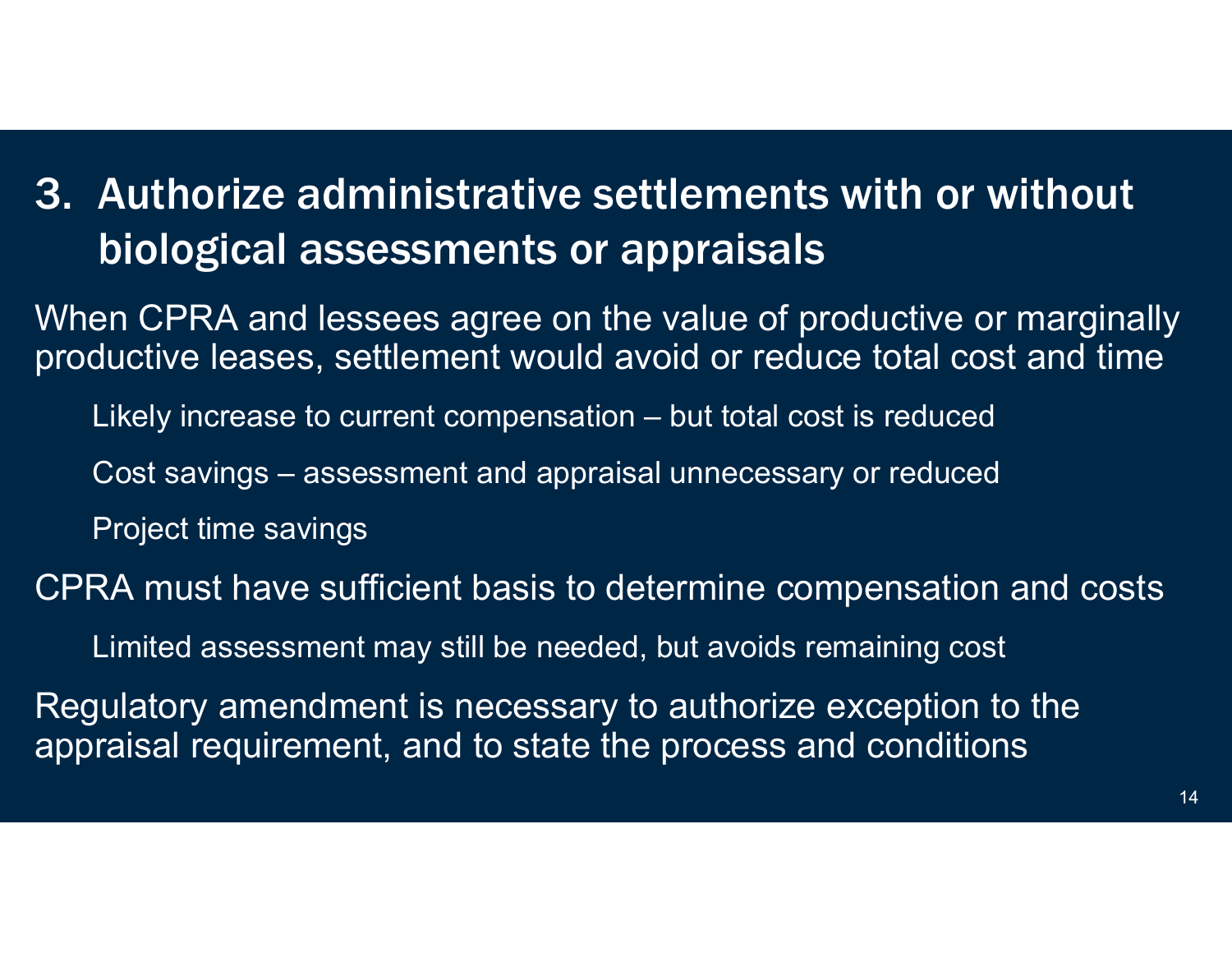### 4. Authorize waiver valuations for small-value acquisitions

Federal law allows agency valuations ("informal value estimates") in lieu of appraisals, in order to reduce cost and time

Applies to small-value acquisitions, when the agency has a reasonable basis for value

Federal law does not apply to OLACP, but the rationale still applies

Authorizing waiver valuation up to \$25,000 would reduce total cost and time

Likely no change to current compensation – CPRA is very familiar with lease valuations

Cost savings – appraisal unnecessary

Project time savings

Regulatory amendment is necessary to authorize exception to the appraisal requirement, and to state the process and conditions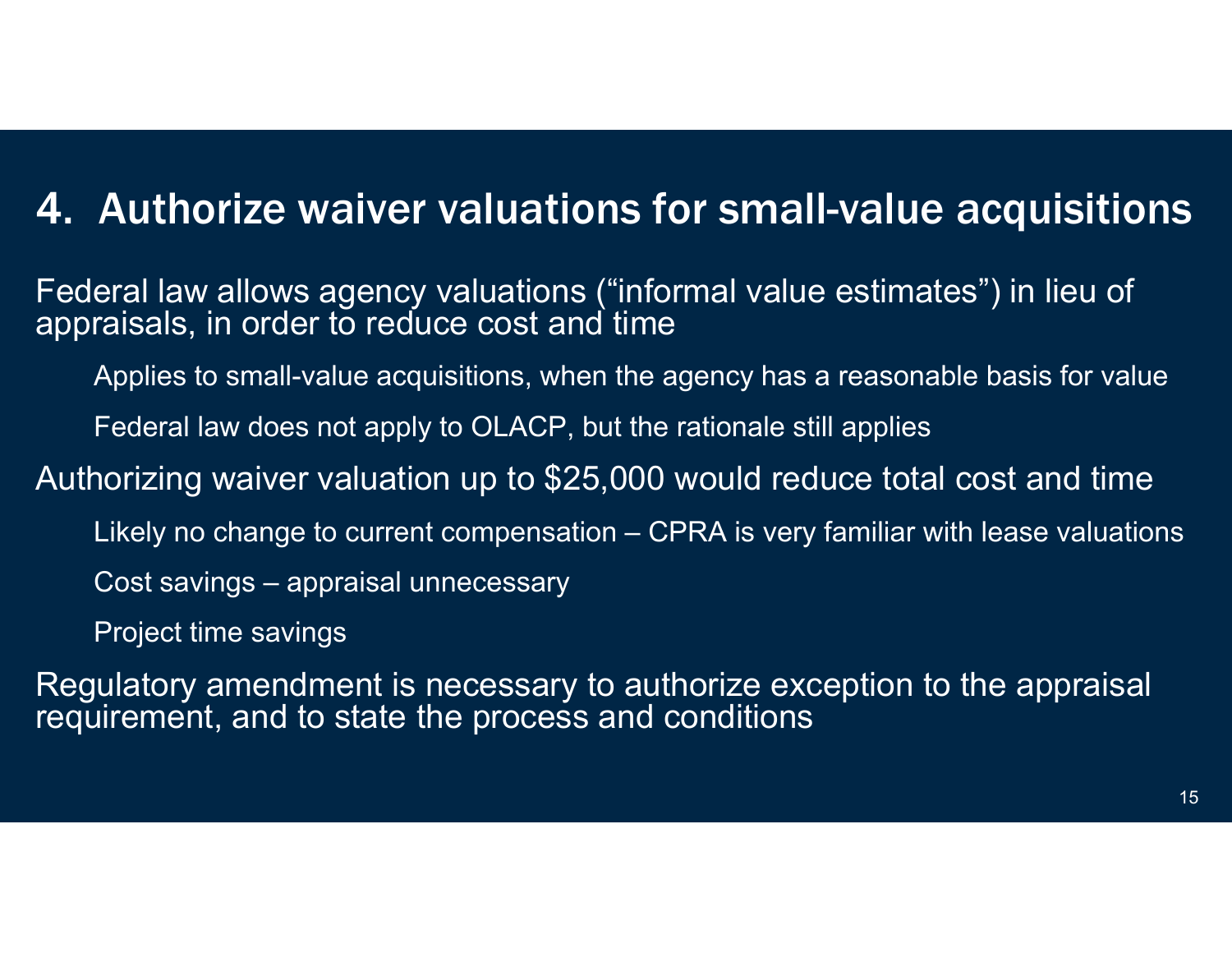### 5. Provide zero value for leases incapable of supporting oyster cultivation

Purpose of State oyster leases is for oyster cultivation

Under the federal and state Constitutions, compensation is limited by the use to which the property can be put "in the reasonably near future"

Constitutions do not govern OLACP compensation, because that is determined by OLACP regulation, but the rationale still applies

Regulatory amendment is necessary to authorize exception to compensation for unproductive leases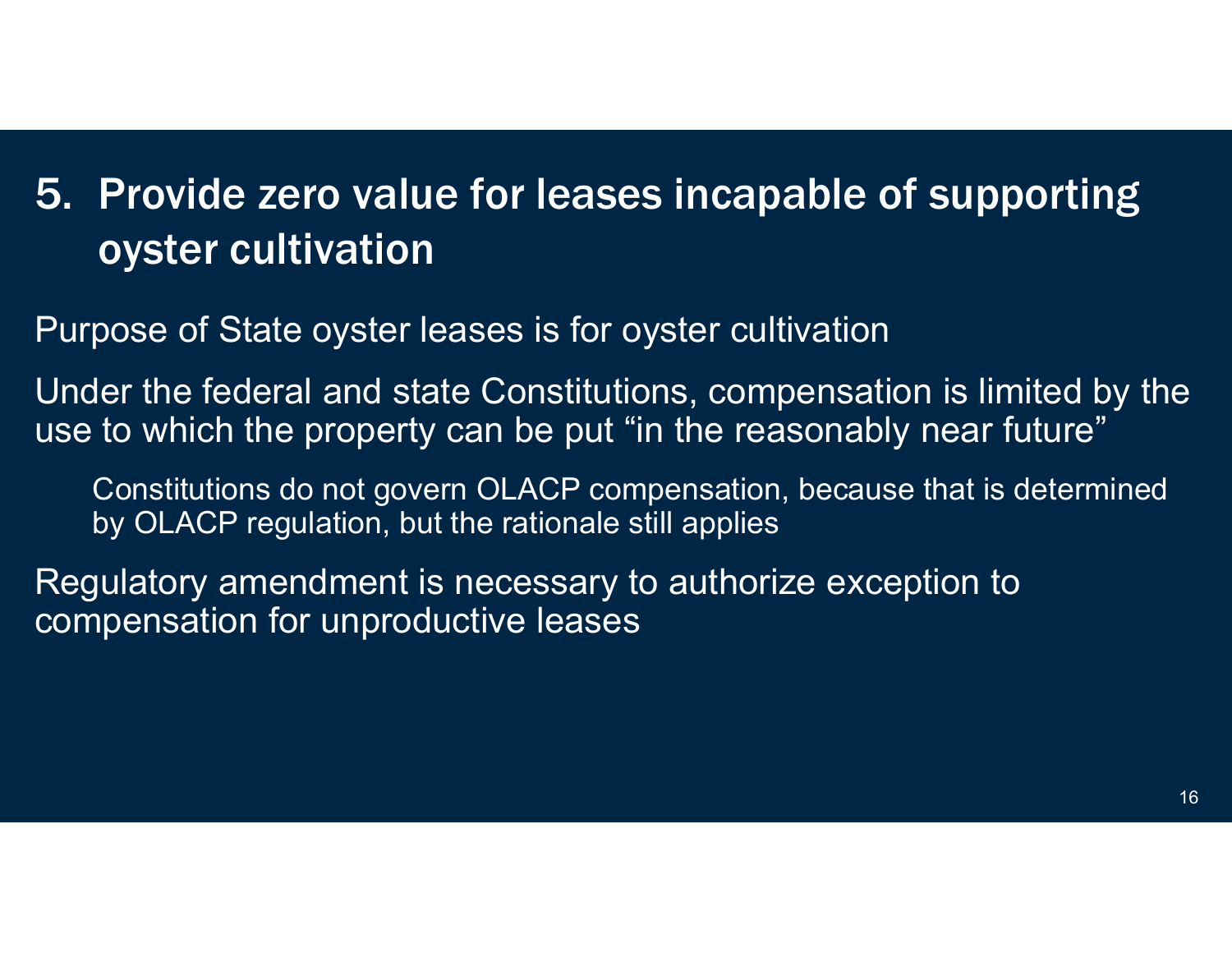### 6. Reduce the notice period for the oyster component from 1 year to 6 months

OLACP regulations authorize compensation for oysters, in addition to lease value, when CPRA provides less than 1 year's notice of the acquisition

By contrast, when DWF terminates a lease, its leasing regulations allow lessees only 6 months to remove cultch or improvements – including oysters

DWF regulations authorize a 3-month extension, in DWF discretio n

Same extension authority is reasonable for OLACP, if it will not impact the project

Regulatory amendment is necessary to change the notice period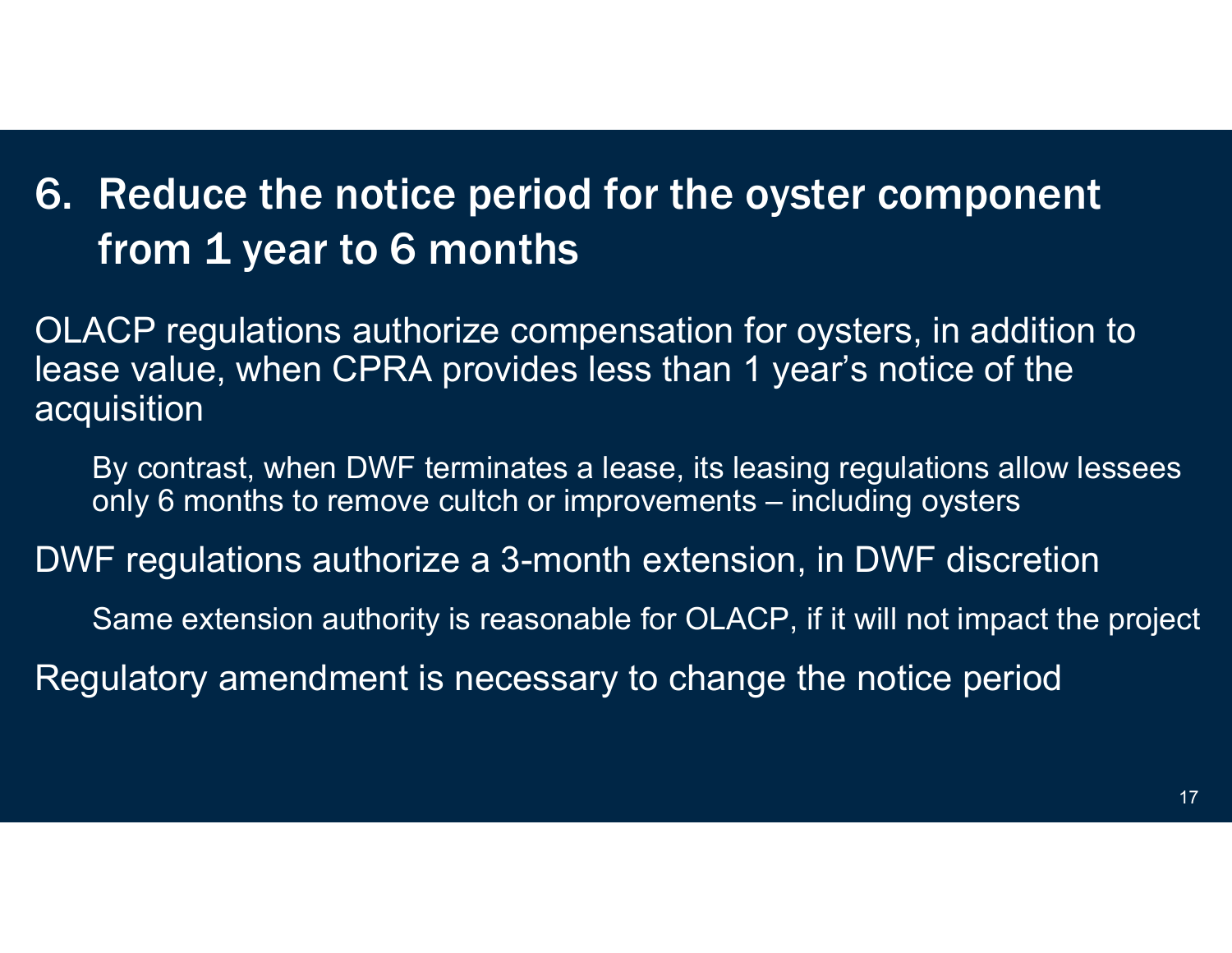## 7. Expressly authorize harvest efficiency determination in the oyster component of compensation

OLACP regulations authorize compensation for "marketable oysters" when less than 1 year's (or 6 months<sup>7</sup>) notice is provided

"Marketable" means "capable of being marketed"

Oysters that cannot be harvested cannot be marketed

Scientific literature demonstrates oyster fishermen can physically and economically harvest 5%-65% of the oysters on the water bottom

This is the "harvest efficiency ratio" – 5%-65%

OTF urged a 70% HER, and CPRA consented

For over a decade, CPRA paid OLACP oyster component based on the 70% HER

Paid lessees for 70% of the standing crop on the water bottoms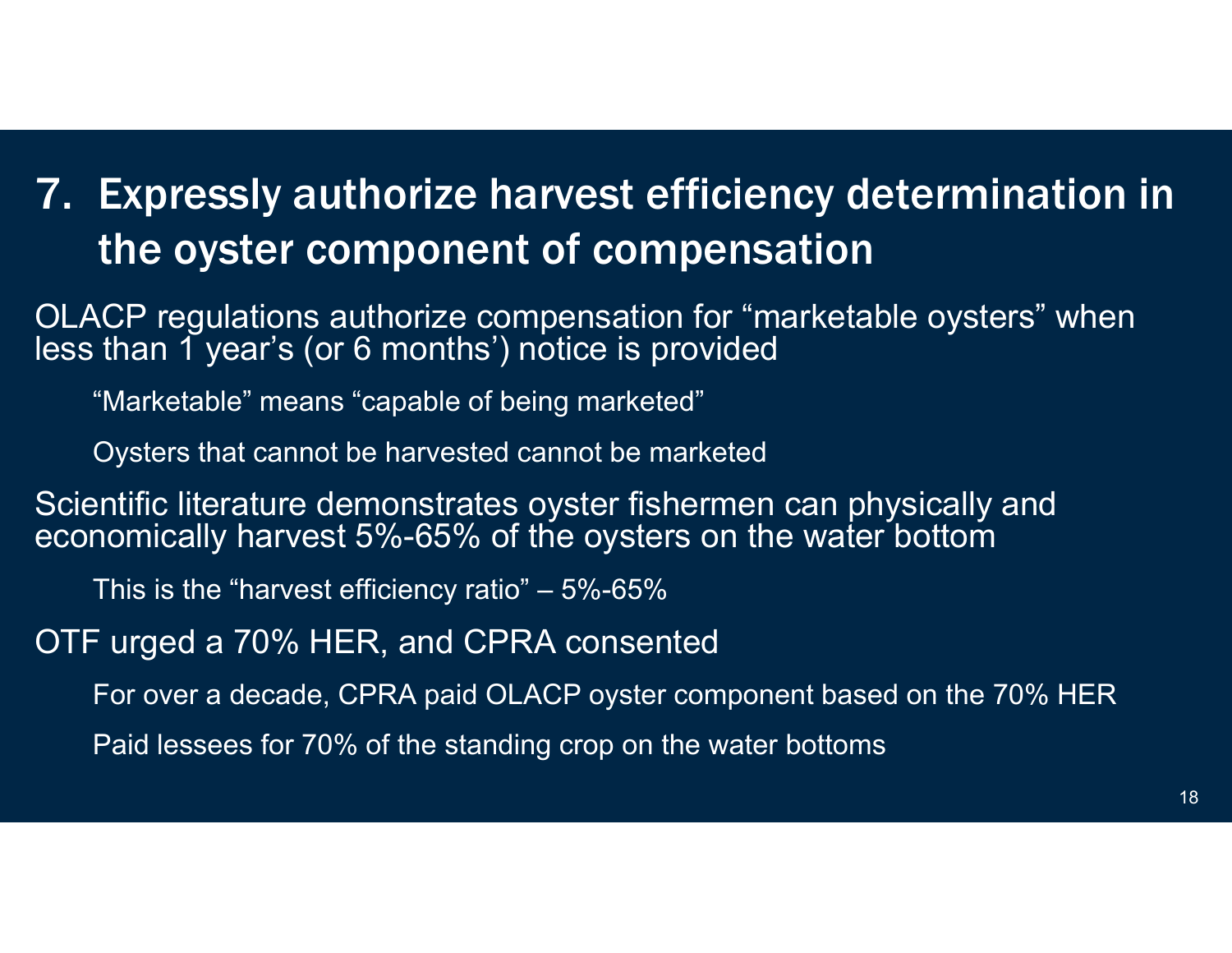- 7. Expressly authorize harvest efficiency determination in the oyster component of compensation
- In 2018, *Bayou Canard* held that the fixed 70% HER is unenforceable
	- But only because it was a fixed percentage, and so had to be promulgated as a regulation
	- Court did not rule or suggest that the 70% HER was incorrect
- CPRA cannot use the fixed 70% HER without amending the regulations
	- CPRA is developing a computer model to make lease-specific HER determinations
- OTF now asserts a 95% HER
	- This is contrary to the scientific evidence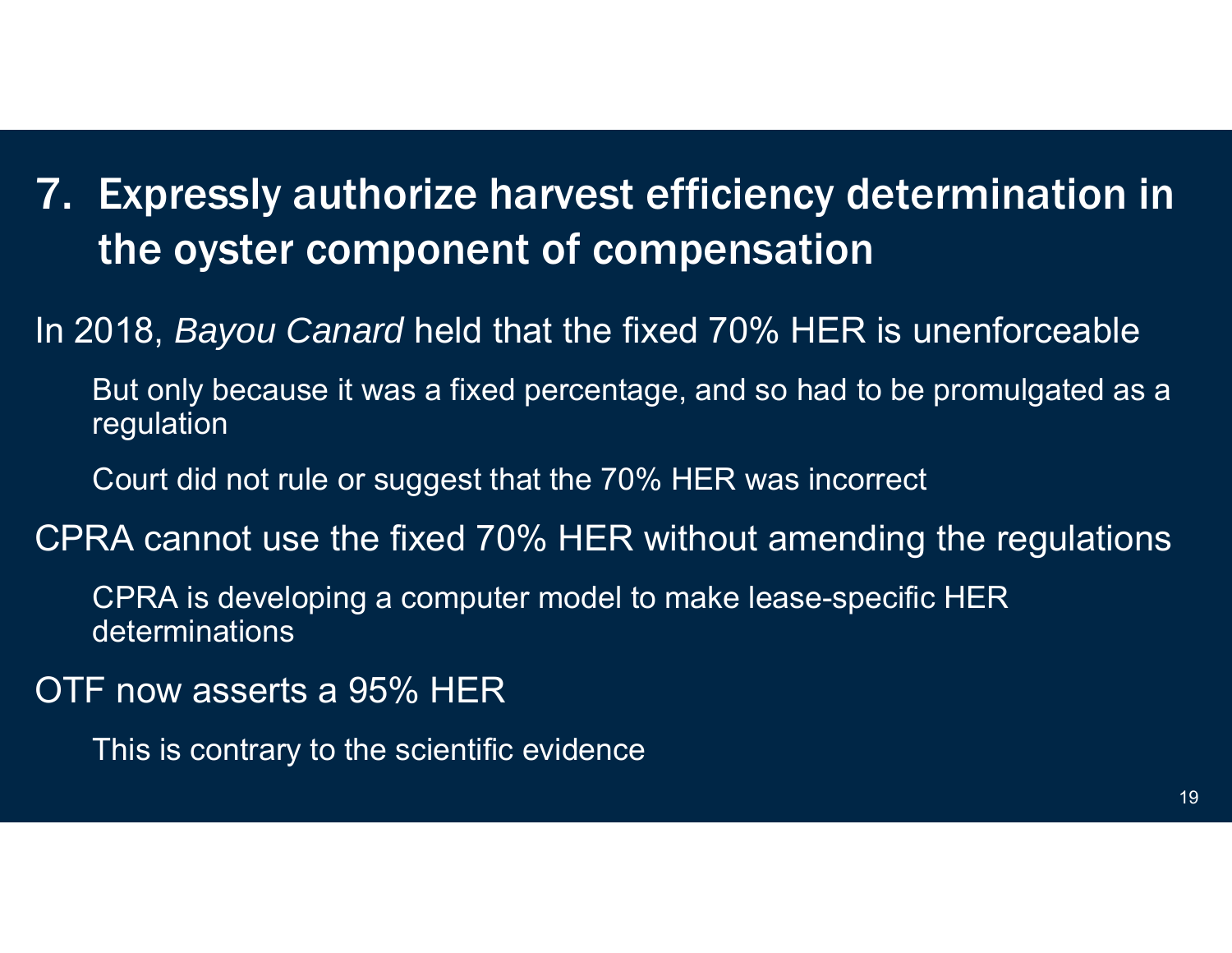## 7. Expressly authorize harvest efficiency determination in the oyster component of compensation

70% HER is above the ratio based on scientific evidence and prior OTF letter

Paying lessees only for oysters they could physically and economically harvest remains appropriate

There is no public benefit to paying for oysters that would not have been harvested

Regulatory amendment is necessary to expressly authorize 70% HER limit

CPRA recommends implementing it as a rebuttable presumption

CPRA recommends authorizing lease-specific HER determination to rebut presumption

But only if lessee provides the detailed information about its harvesting equipment, methods, and costs that CPRA requires to make such a determination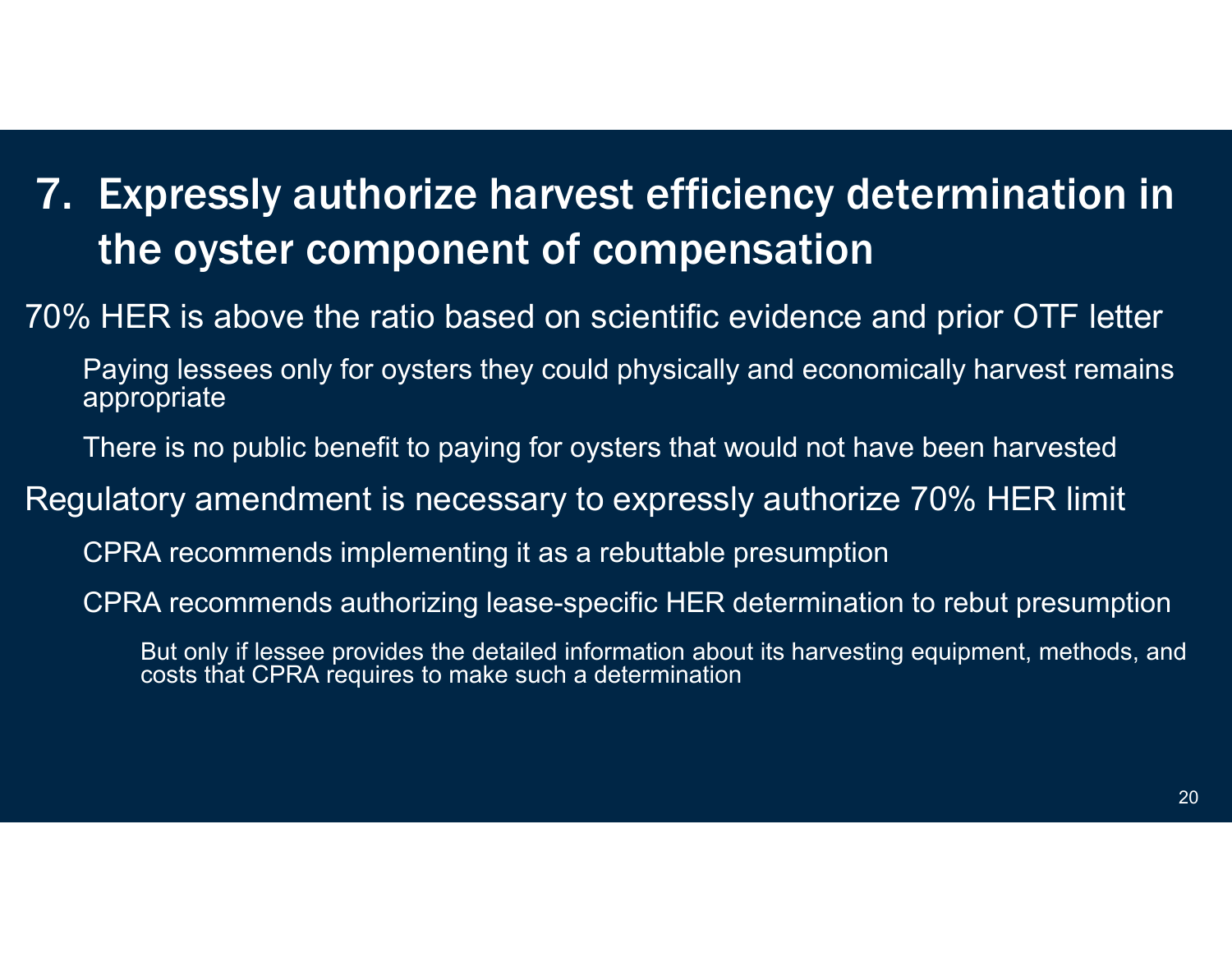#### 8. Process change: Avoid oyster leases in project planning

In planning projects, it may be possible to design them to avoid leases or lease areas with significant oyster resource

Even if lease cannot be avoided, it may be possible to reduce the impact

Project work could be phased to allow longer notice periods

E.g., consult lease map databases, or obtain biologist input, in the planning phase

Similar to consulting property ownership or pipeline databases in planning phase

#### CPRA is already beginning to do this informally

Avoided the most productive areas of some leases

Phased some work to lengthen notice period, avoiding oyster component of compensation

CPRA recommends expressly incorporating this process into its project planning and development procedures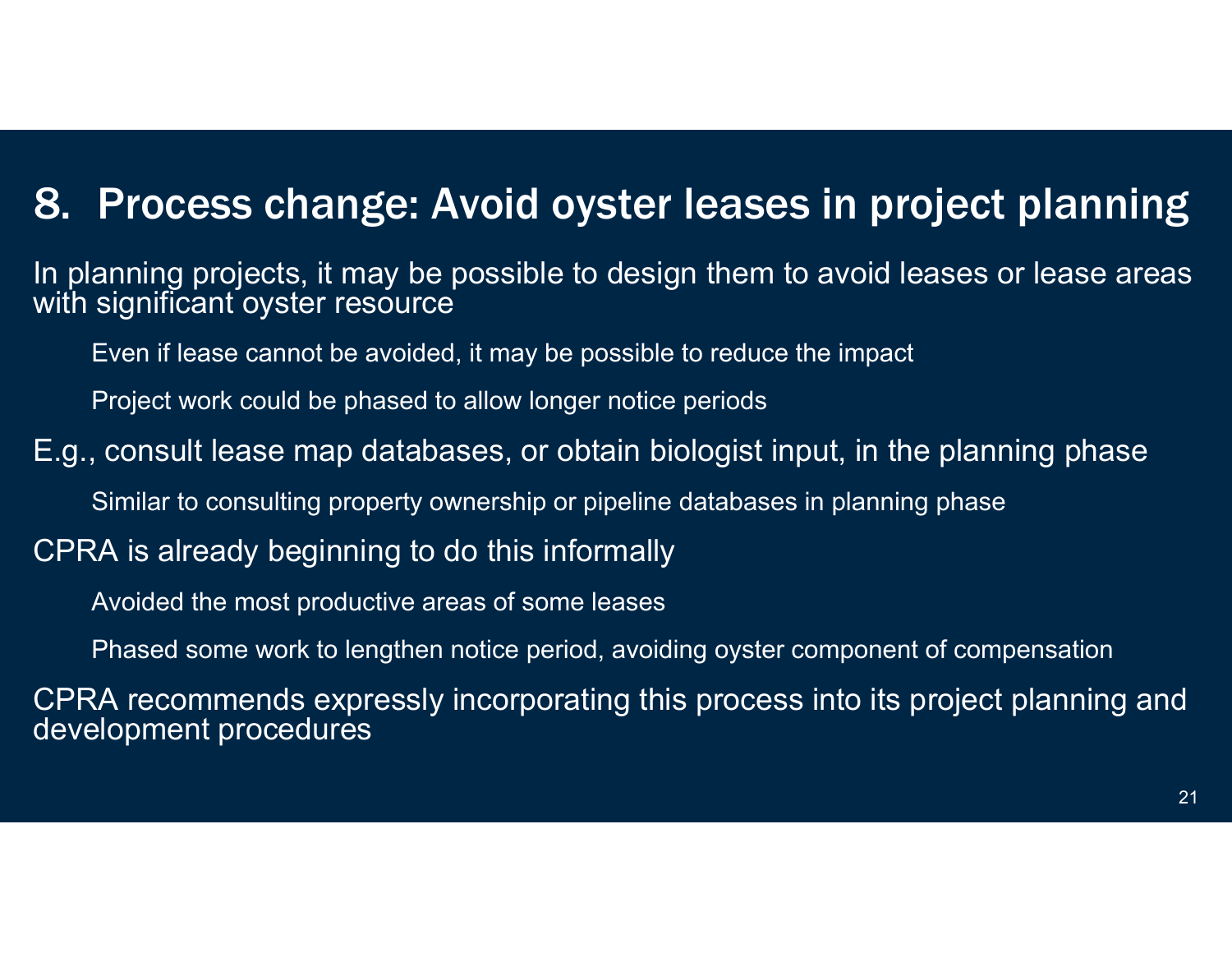### 9. Process change: Truncate assessments when the biologist determines it is appropriate

In some situations, biologist will not need the full assessment to determine that a lease is nonproductive or has no oysters

"Desktop review" may clearly demonstrate that oysters do not or cannot grow there

Biologist may conclude from partial assessment that nothing further is needed

Any assessment component, or the full extent of any component, that the biologist concludes is unnecessary to his opinion, should be eliminated

Regulatory amendment is necessary to authorize eliminating sampling, but otherwise the form of the assessment is determined by the biologist

CPRA recommends expressly considering means to truncate assessments with the biologist, at the outset of each assessment

CPRA is already beginning to do this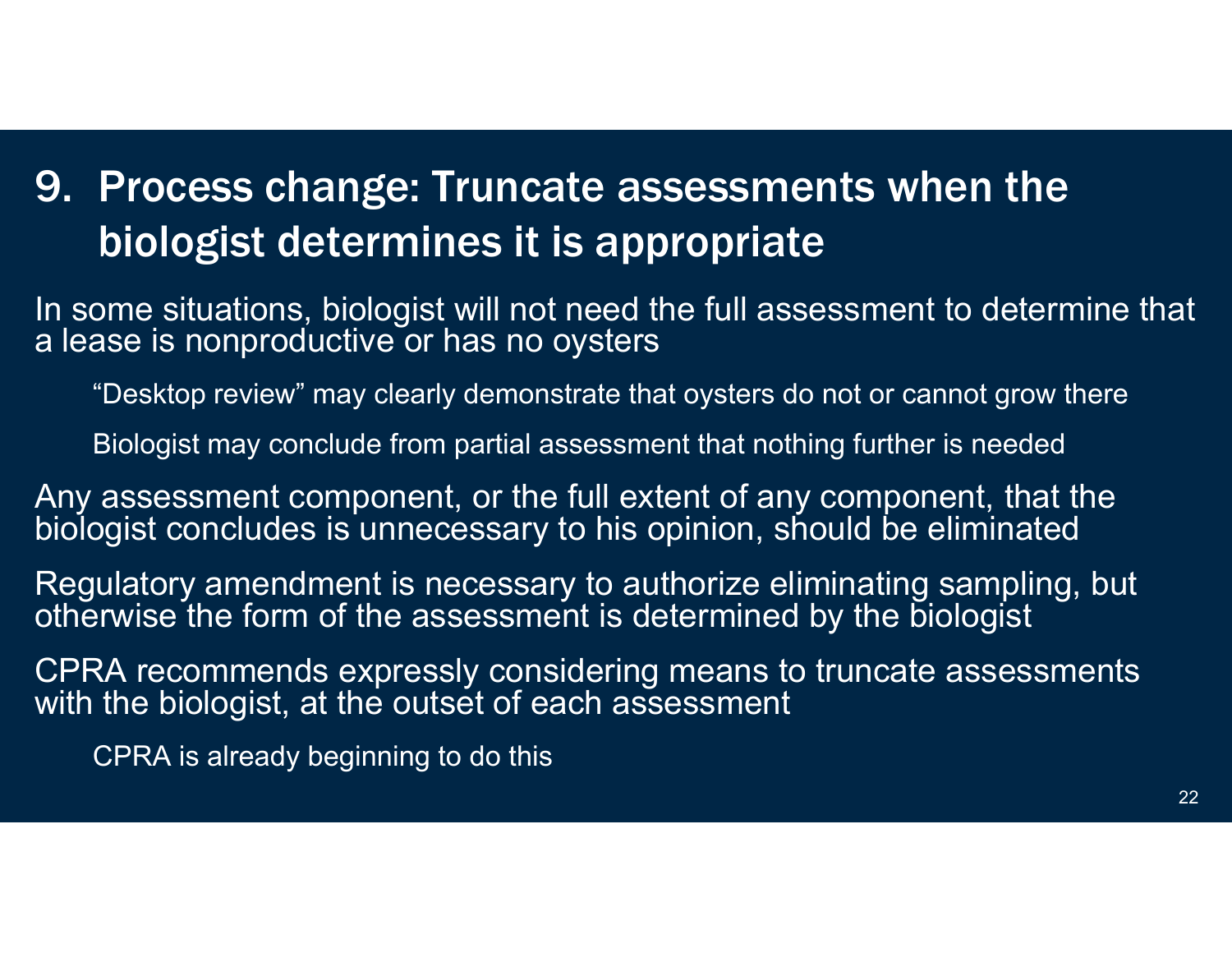### 10. Process change: Reduce dive samples from 18 to 9

CPRA has chosen to take 18 dive samples per project to determine the number of oysters present on the water bottoms

CPRA's biologist advises that 9 samples is usually sufficient to make this determination

This would reduce the assessment cost by approximately 16%

CPRA recommends requiring only 9 samples per project, by defaul t

If biologist concludes additional samples are needed, this would remain permissible

OLACP regulations do not address the number of samples needed, so regulatory amendment is unnecessary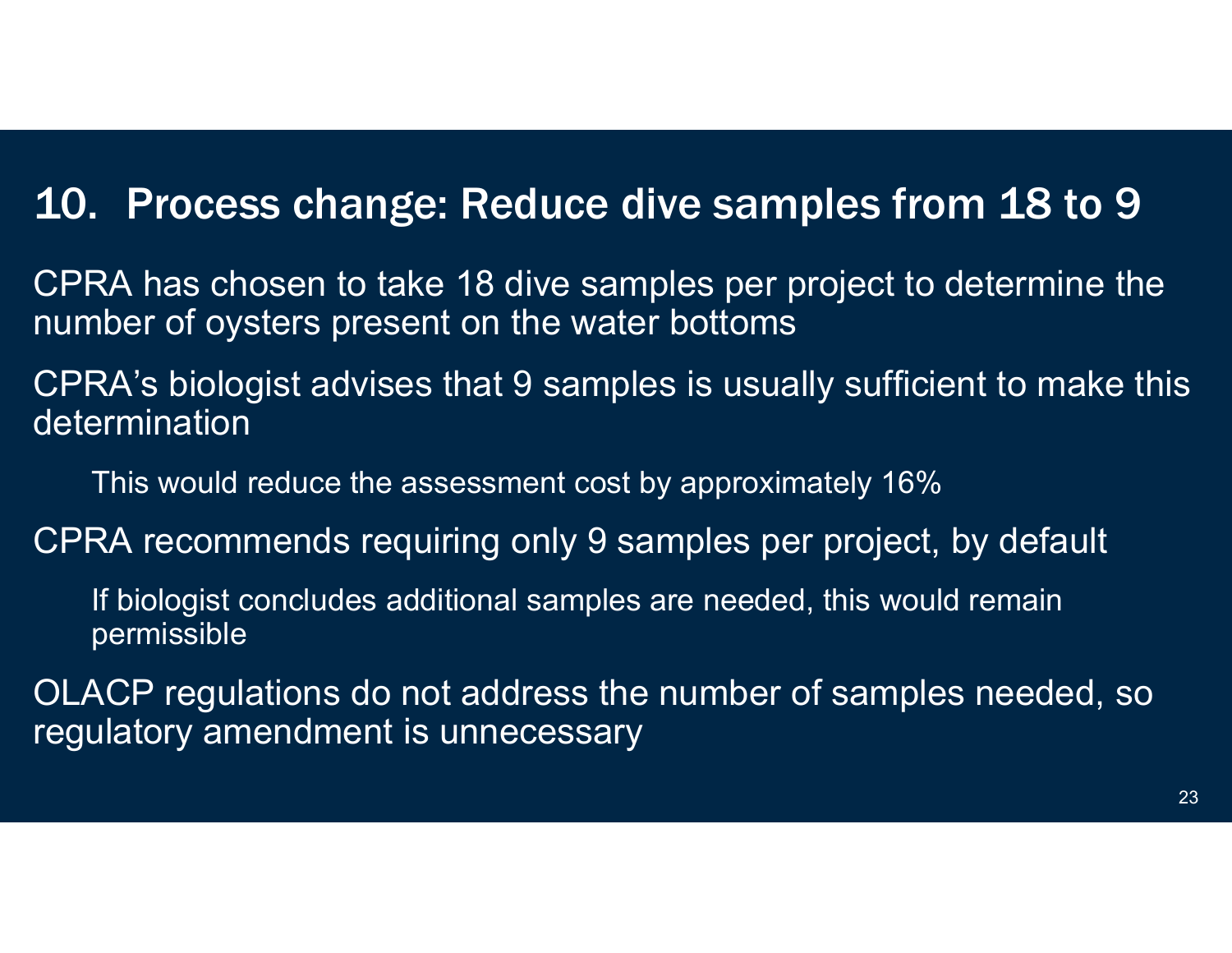### 11. Process change: Consider reducing the study area

Assessments cover "Potential Impact Area," typically 1,500' around footprint

OLACP applies only in "Direct Impact Area," typically 150' around footprint

In rare situations, there are leases in PIA, but none in DIA

Reducing study area to DIA would save only about 7% of assessment cost

Information from PIA is useful if project changes or to defend claims by lessees in PIA

DWF requires assessment of PIA for CPRA to obtain its coastal use permit anyway

Reducing study area may be appropriate if biologist concurs *and* DWF waives or reduces its requirements

CPRA recommends considering with biologist and DWF whether study area can be reduced, at outset of each assessment

Regulatory amendment is necessary to authorize eliminating sampling, but otherwise the form of the assessment is determined by the biologist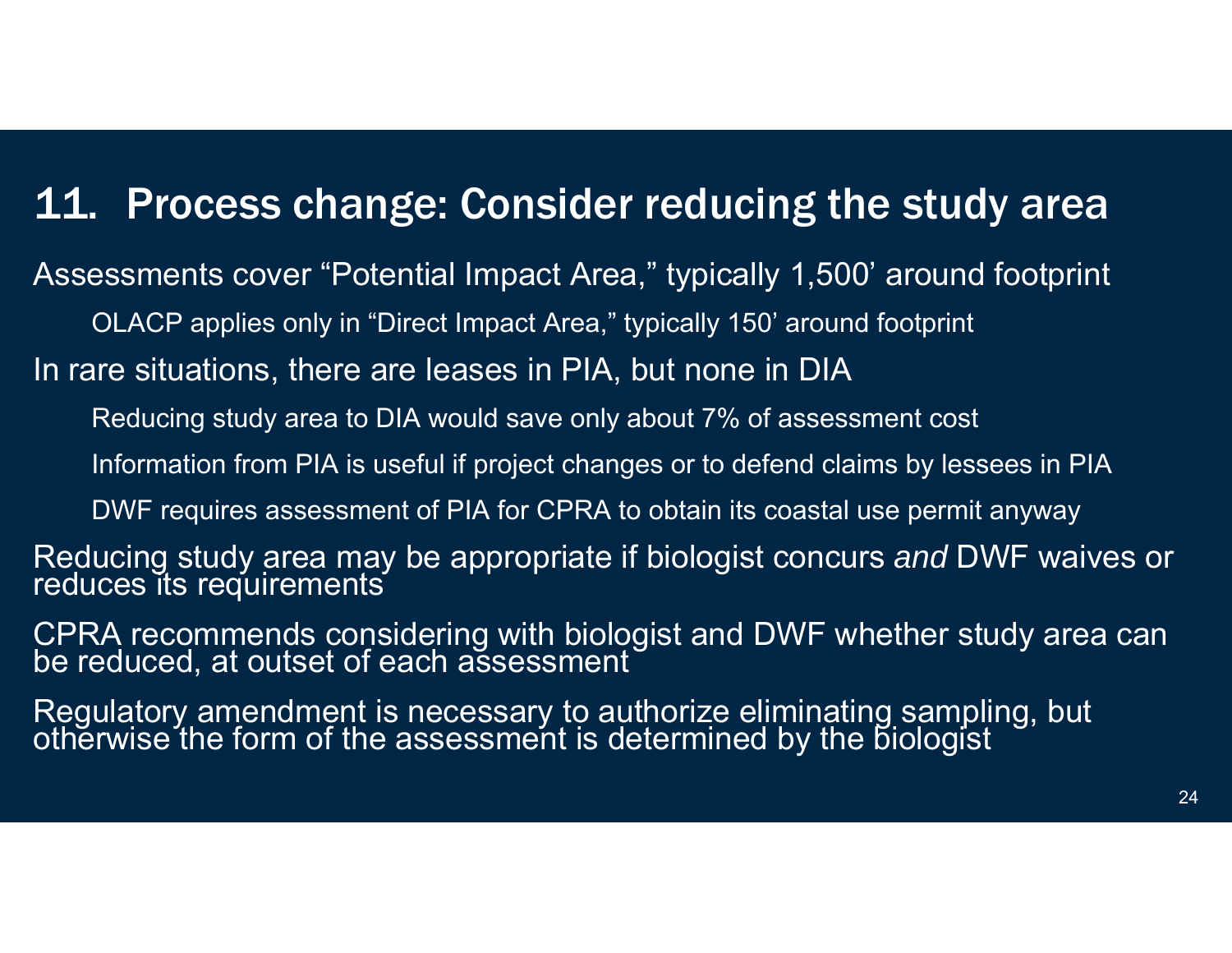## Measures Considered But Rejected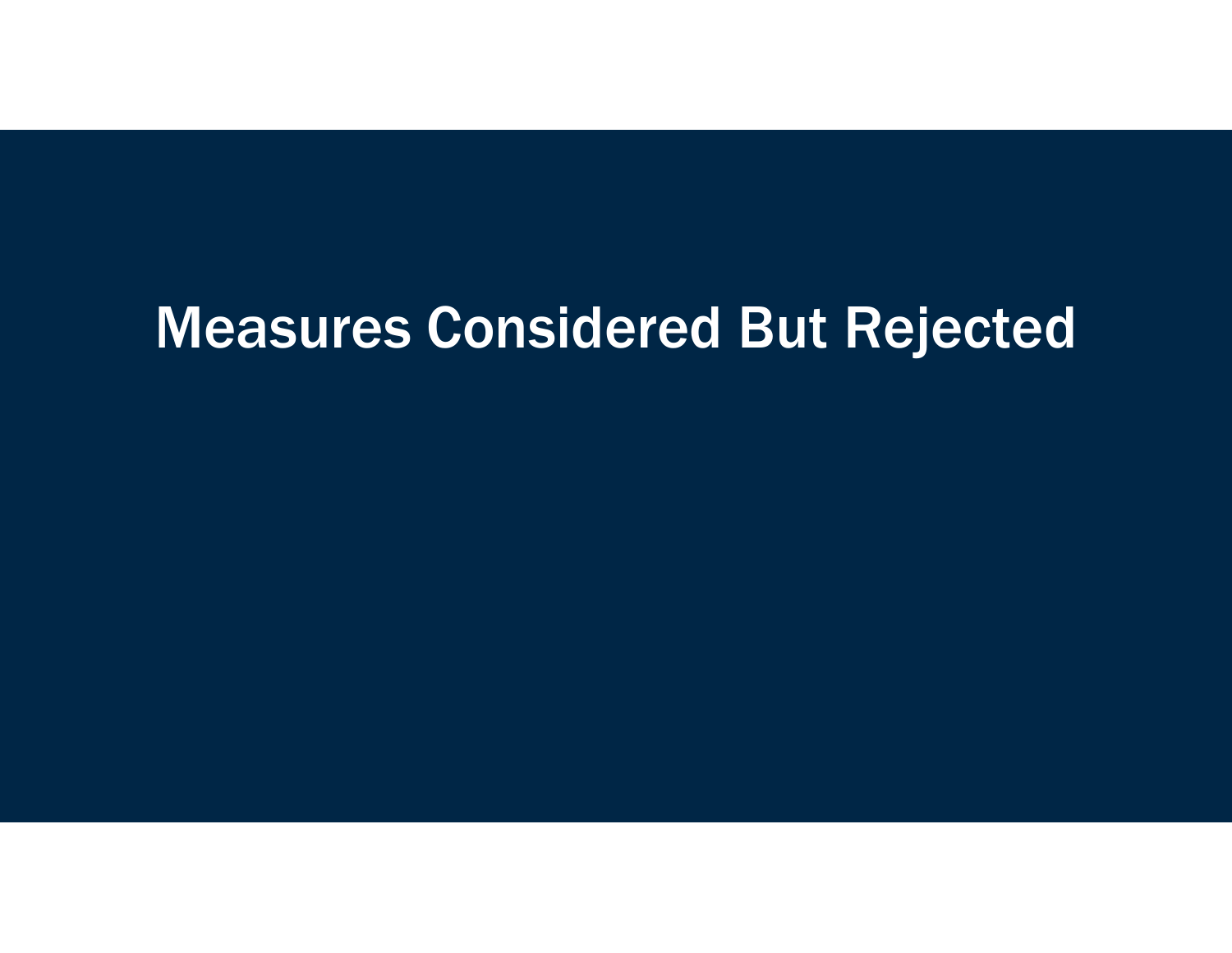## 1. Decline to apply OLACP because it is an allegedly unconstitutional donation

Comment urges that under the leases, *Bayou Canard*, and *Avenal*, lessees waive all claims arising from coastal projects

Also that State should not have to pay to use its own property for coastal protection

Statutes are presumed to be constitutional

Comment is contrary to OLACP statute

OLACP compensation should be interpreted as being for public benefit of the oyster resource, not personal benefit of the lessee

Oyster industry furthers the oyster resource, by cultivating oysters

Compensation furthers preservation of oyster industry, by enabling lessees to recover

Eliminating compensation would impair lessees' ability to cultivate oysters – and the resource

Legislature considers the oyster industry to be a benefit to the State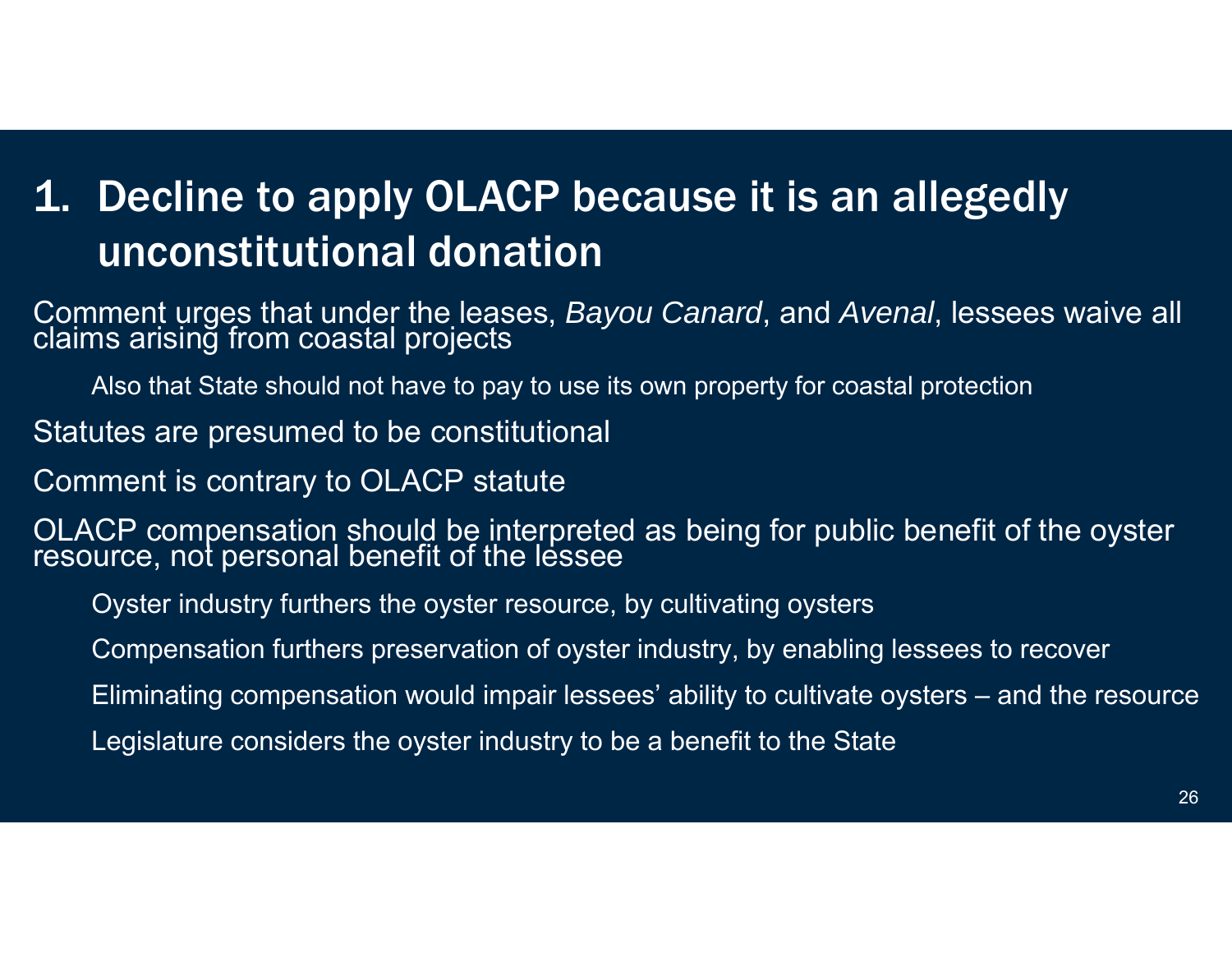## 2. Convert OLACP to an oyster seed ground improvement program funded by CPRA

- Comment urges similar rationale to unconstitutional donation comment
- Statutes are presumed to be constitutional
- Comment is contrary to OLACP statute
- OLACP compensation should be interpreted as being for public benefit of the oyster resource, rather than personal benefit of the lessee
- Also, comment would require CPRA to develop new oyster cultivation projects
	- Oyster cultivation is outside CPRA expertise
	- Would require additional staff and cost to administer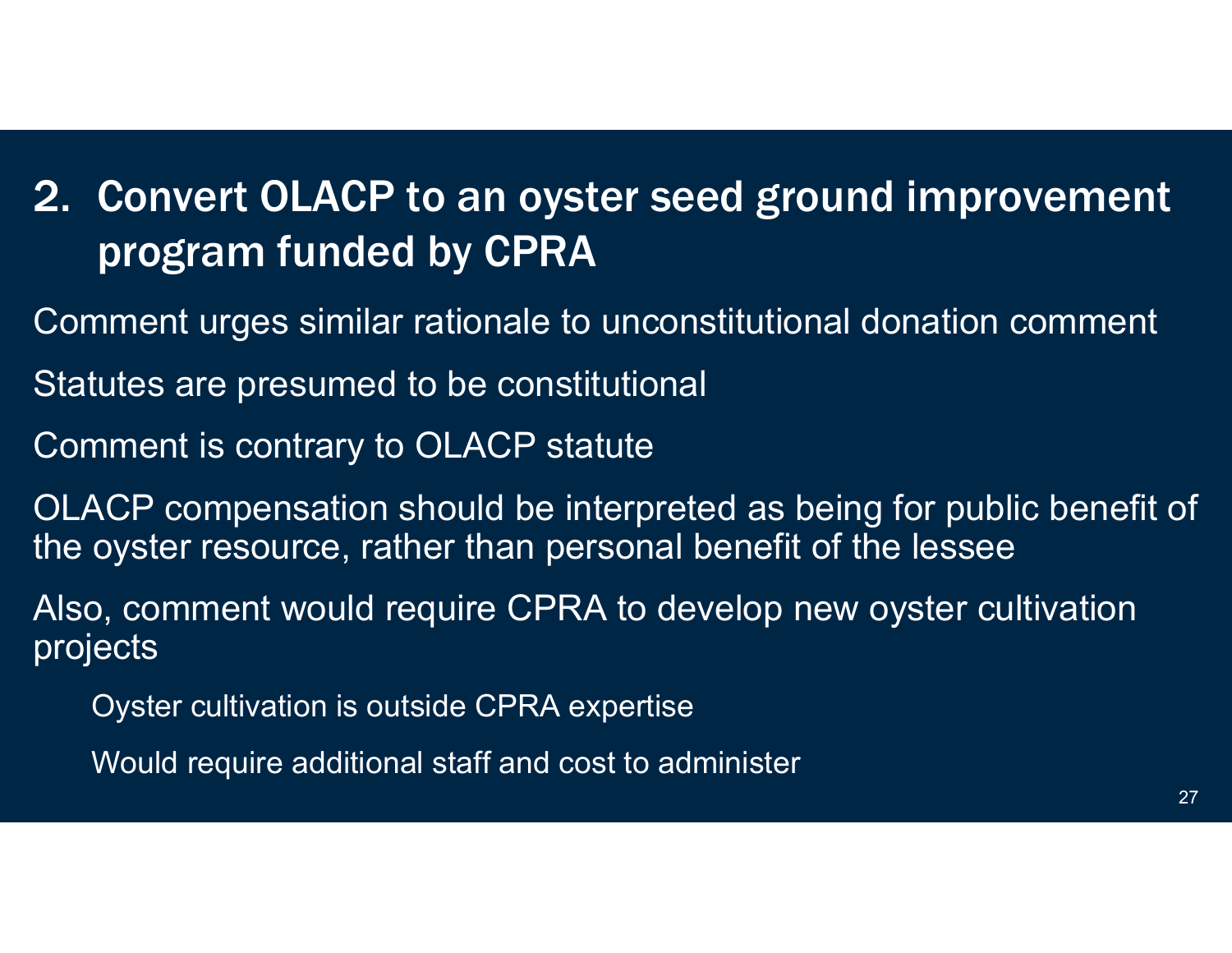### 3. Convert OLACP to an oyster lease relocation program

Comment urges return to previous Oyster Lease Relocation Progra m OLACP was enacted specifically to *replace* OLRP OLRP was very expensive and time-consuming when used – yet was rarely used Comment is contrary to OLACP statute Comment would require CPRA to develop lease relocation capability Oyster cultivation is outside CPRA expertise Would require additional staff and cost to administer Likely to delay coastal projects Federal relocation program is major source of project delay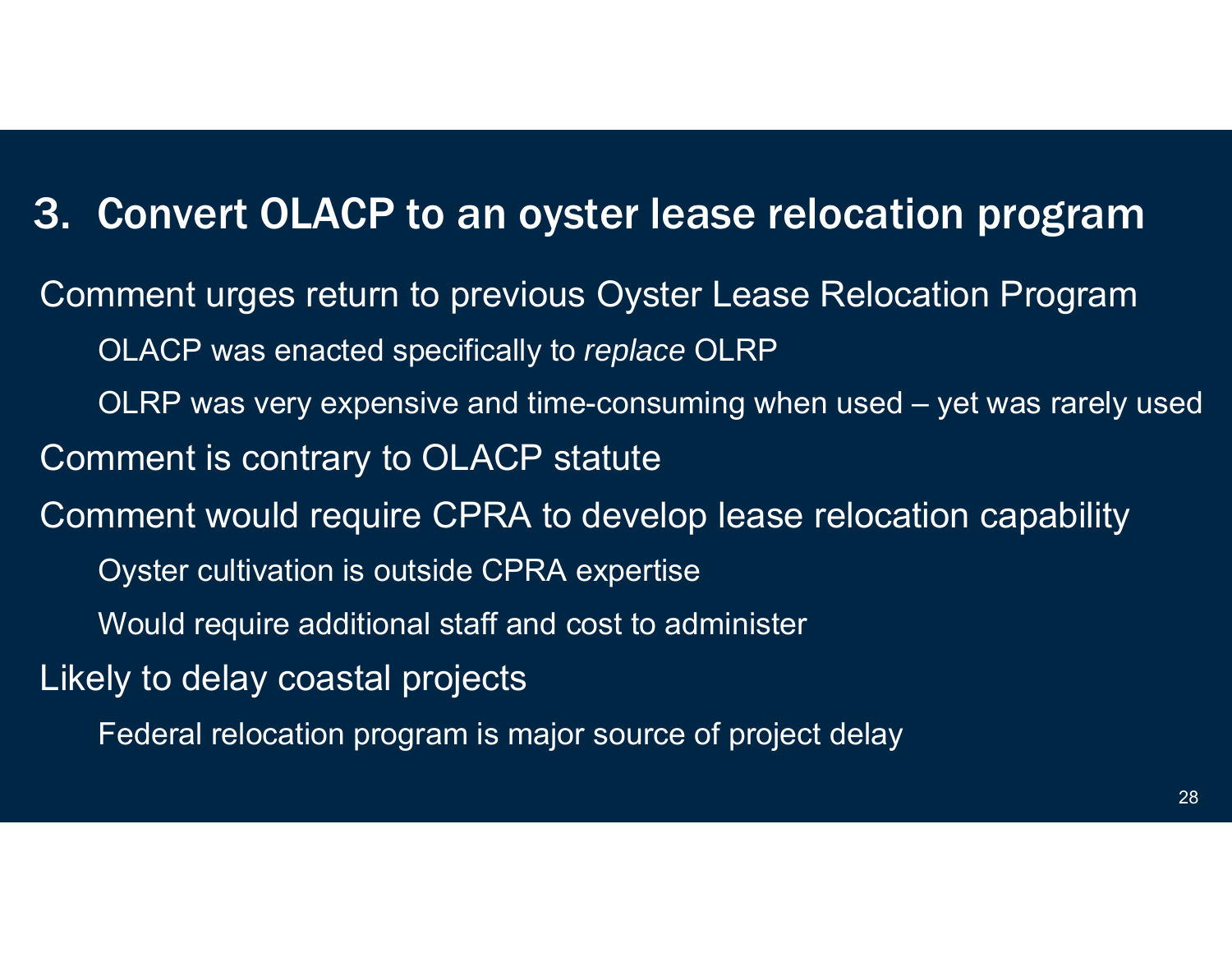### 4. Convert OLACP compensation to reimbursement for lease improvements, instead of direct payment

Comment urges similar rationale to unconstitutional donation comment

Statutes are presumed to be constitutional

Comment is contrary to OLACP statute

OLACP compensation should be interpreted as being for public benefit of the oyster resource, rather than personal benefit of the lessee

Also, comment would require CPRA to develop lease improvement capability

Oyster cultivation is outside CPRA expertise

Would require additional staff and cost to administer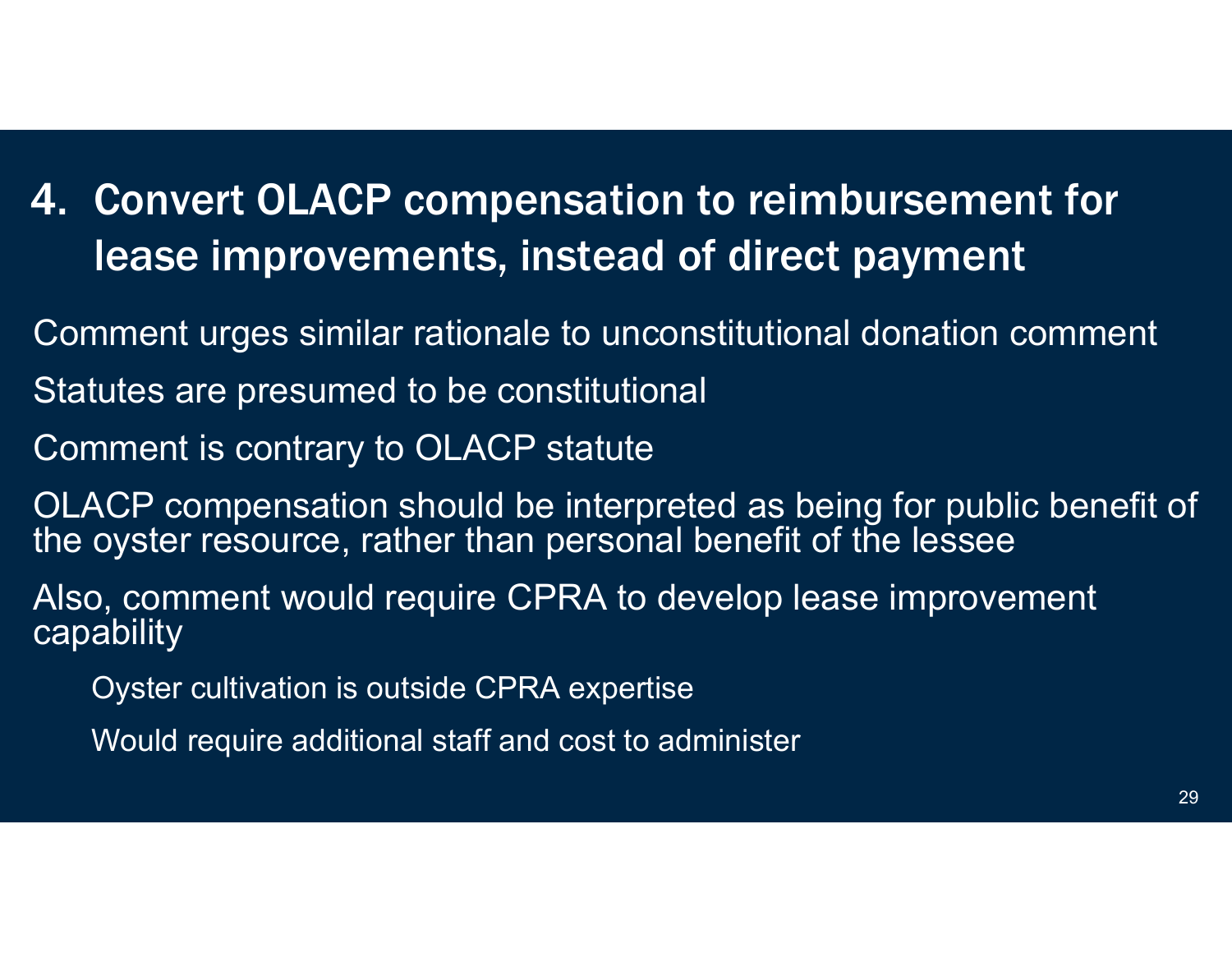### 5. Pay for indirect impacts from diversions, as well as direct impacts

Comment is contrary to:

OLACP statute

La. R.S. 56:427.1, which precludes claims arising from diversions

La. R.S. 56:423, which subordinates oyster leases to integrated coastal protection

*Avenal*, holding claims for diversions are precluded under La. Const. Art. 9, § 1

Lease waiver clauses expressly, specifically, and at length preclude claims arising from diversions

Cost would be enormous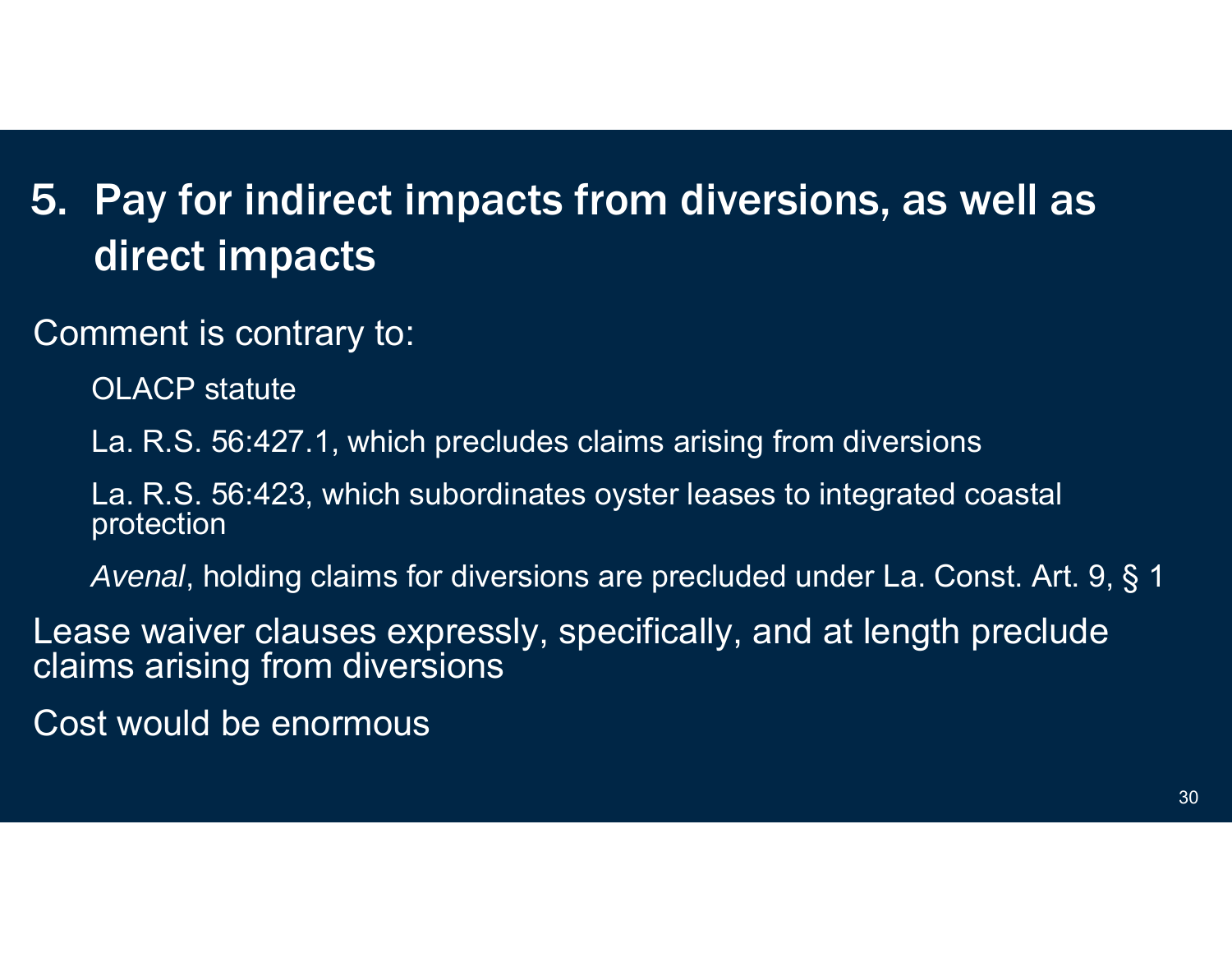### 6. Do not pay the oyster component in addition to the lease component

Comment suggests this is double payment

Federal law compensates standing crops in addition to land

Matter of fairness, because it takes time and effort to grow crop to maturity

Federal law does not apply to OLACP, but the rationale still applies

Oysters are similar in nature to agricultural crops, though not exactly

Compensation for oysters is reasonable because oysters *are* the resource

Compensation for the oysters furthers the resource

Oyster component will be paid less often, under other recommendations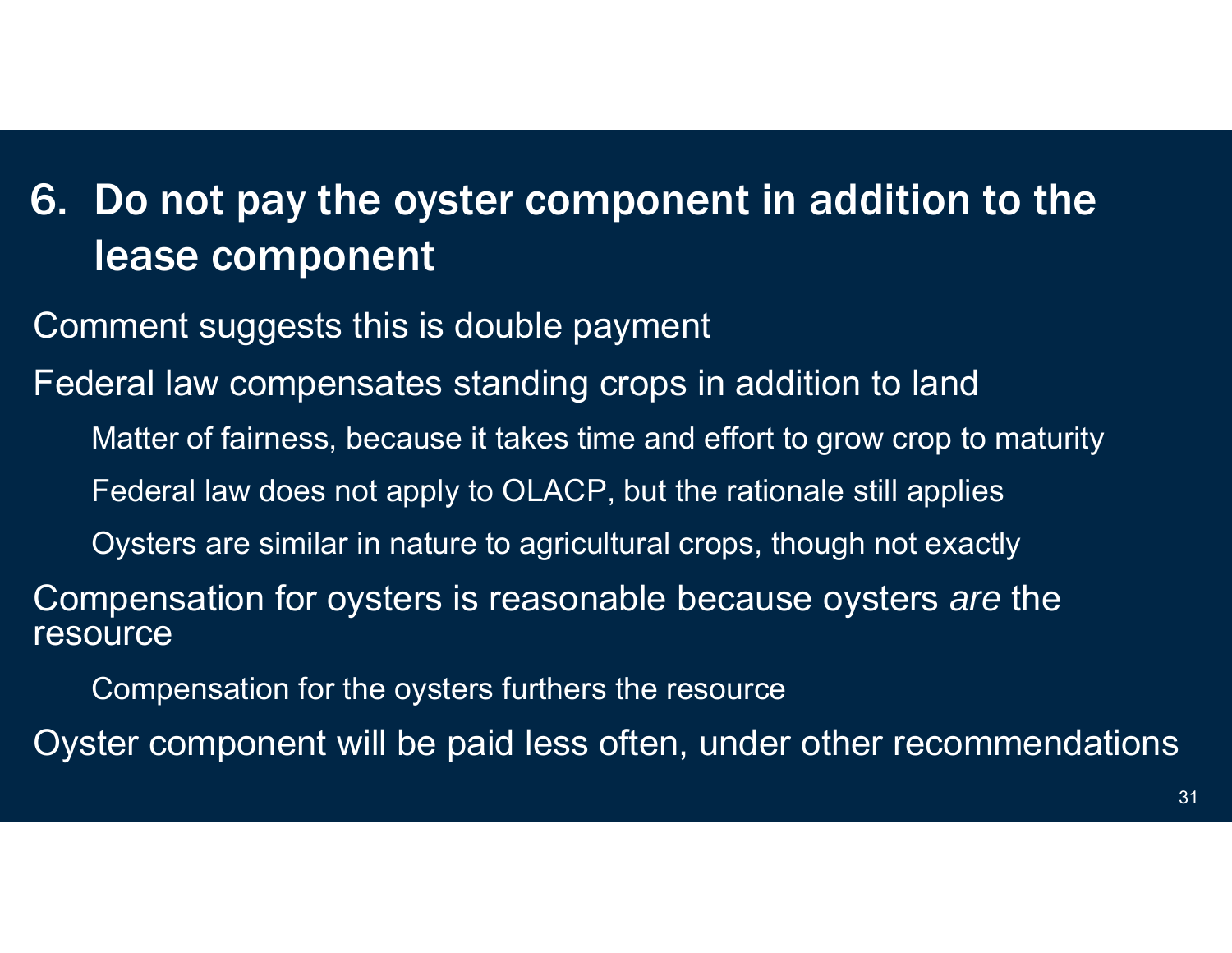### 7. Pay for cultch planted by the lessee, in addition to the lease component

Comment urges that lessees make large expenditures for cultch State owns the water bottoms, into which such improvements are incorporated *Inabnet* raised *possibility* lessees might have superior interest to State in suing oil and gas operations for damages to water bottoms lessees had improve d But *Avenal* held that no such right had ever been recognized against the State Value of cultch is already included in market value of lease Lessees can and do remove cultchDifficult to distinguish natural from added cultch – lessees lack records Cost would be significant – both to determine, and to pay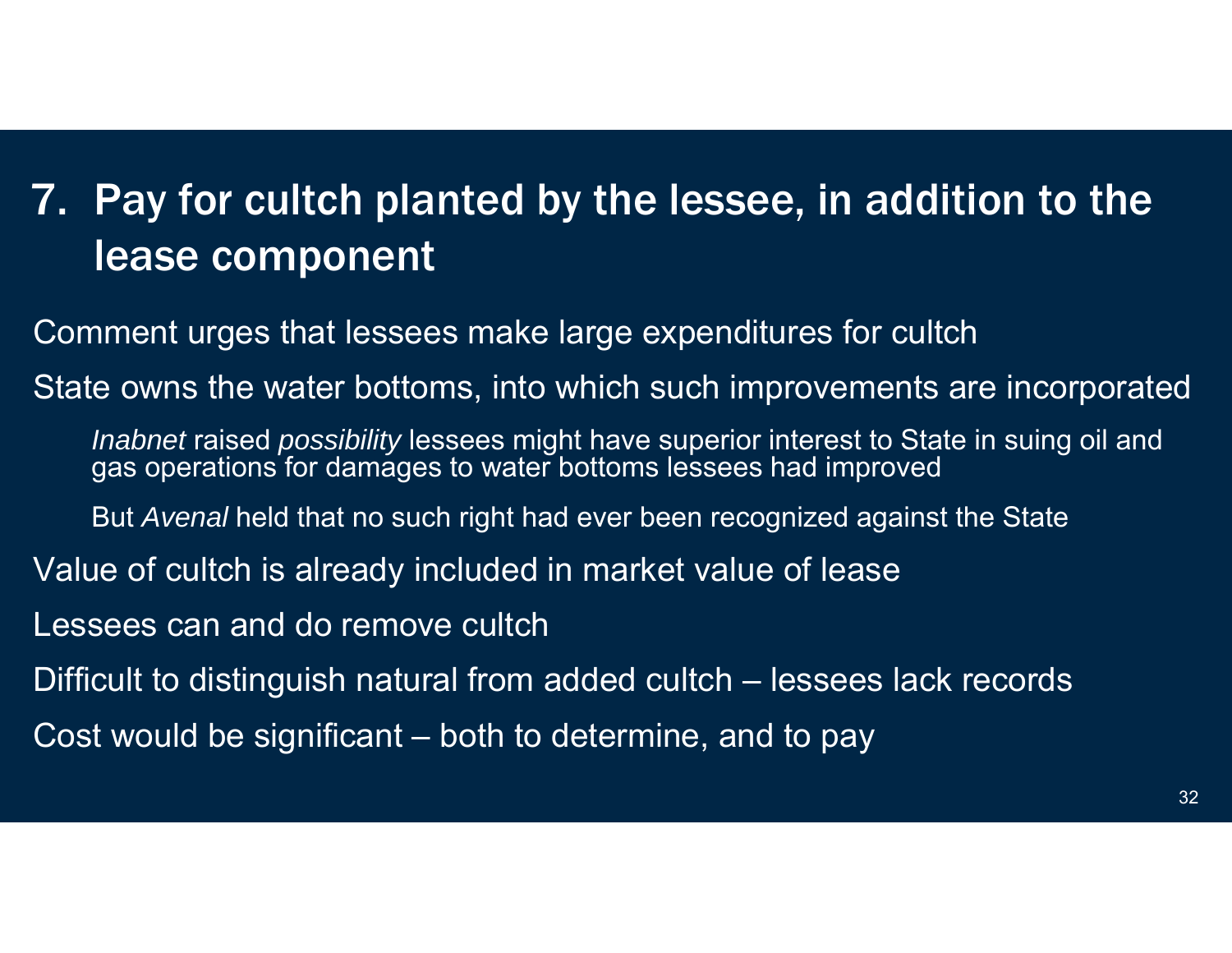### 8. Require proof of productivity in the past

Comment urges nominal compensation, or eliminating oyster component, unless lessee demonstrates actual productivity from the lease in the past

Lessees lack lease-specific documentation of oyster production

Existing DWF leasing and DHH health regulations do not require it

Requiring such evidence would effectively preclude OLACP compensation

Determining past productivity would rely on anecdotal claims from lessees

Assessment and appraisal rely on *verifiable* data – count of existing crop, and lease productivity potential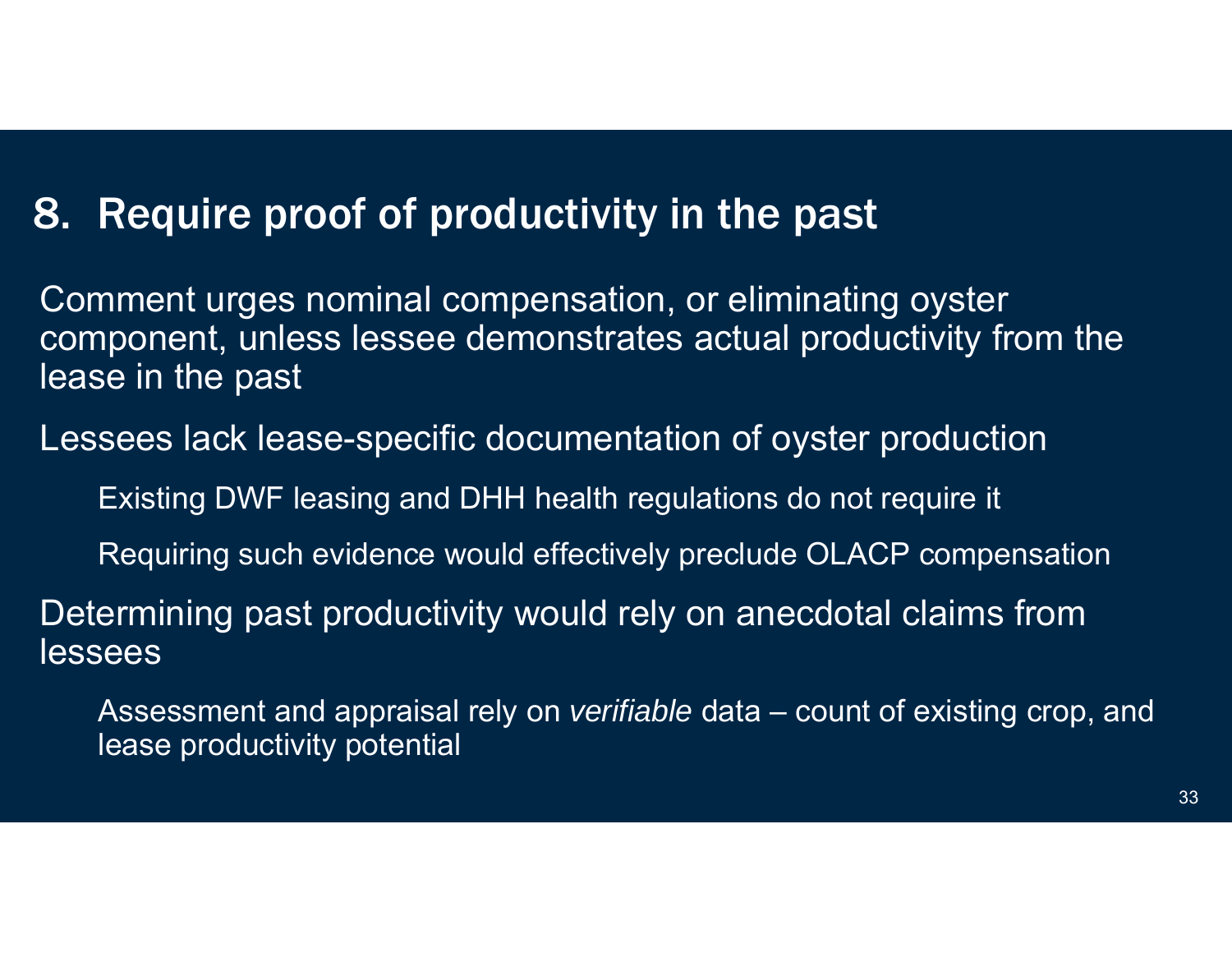9. Require lessees to bear the burden of proving value Comment is contrary to OLACP statute Lessees lack lease-specific documentation of oyster production Requiring such evidence would effectively preclude OLACP compensation Determining past productivity would rely on anecdotal claims from lessees Assessment and appraisal rely on verifiable data Likely to delay coastal projects CPRA must retain control of project schedule – speed was primary purpose of OLACP Lessees would lack incentive to pursue acquisitions speedily Lessees may use possibility of delay to extract above-market settlement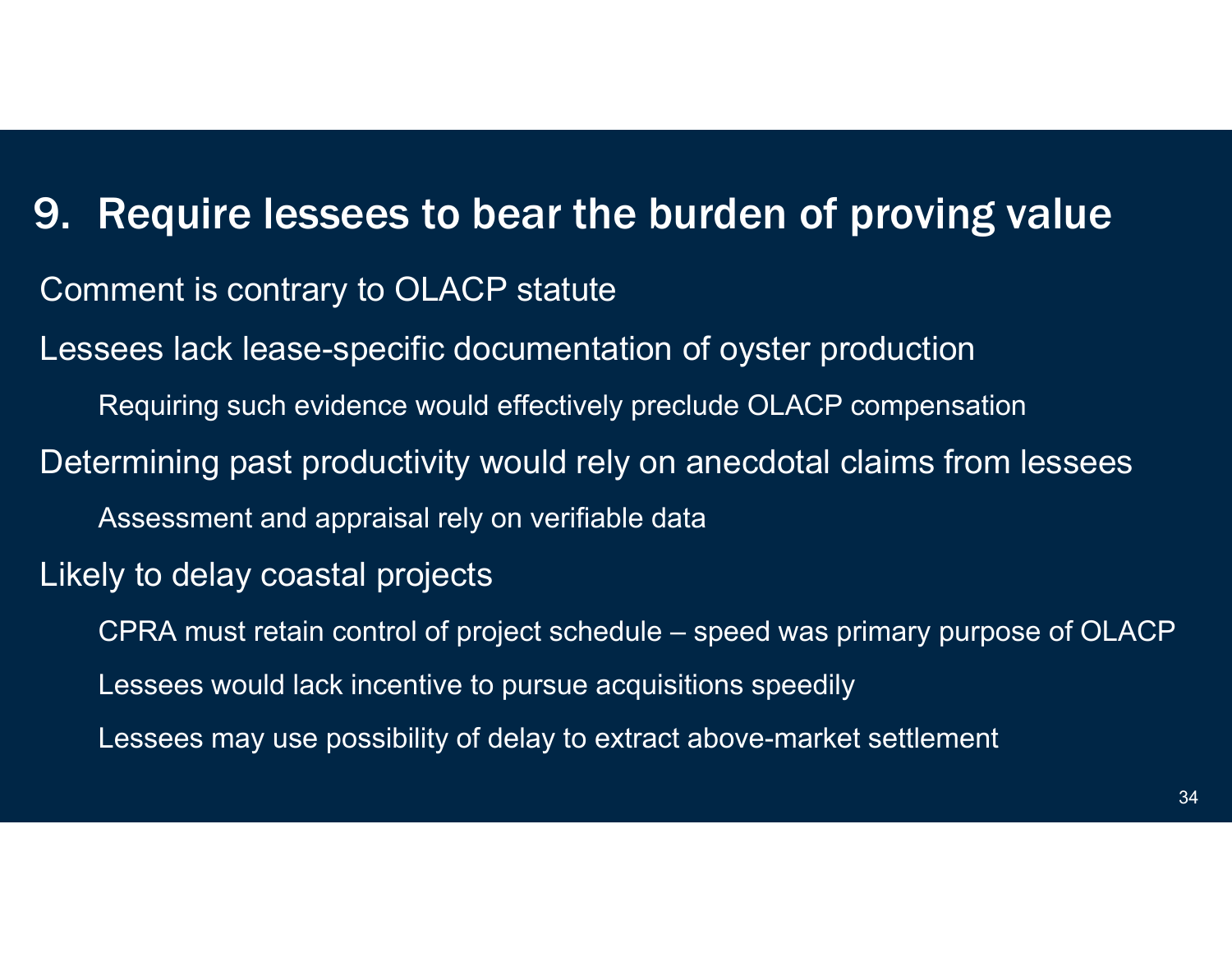### 10. Fund lease acquisition for private coastal projects

CPRA already has insufficient funds for its own projects Private coastal restoration is laudable But by definition, it is privately funded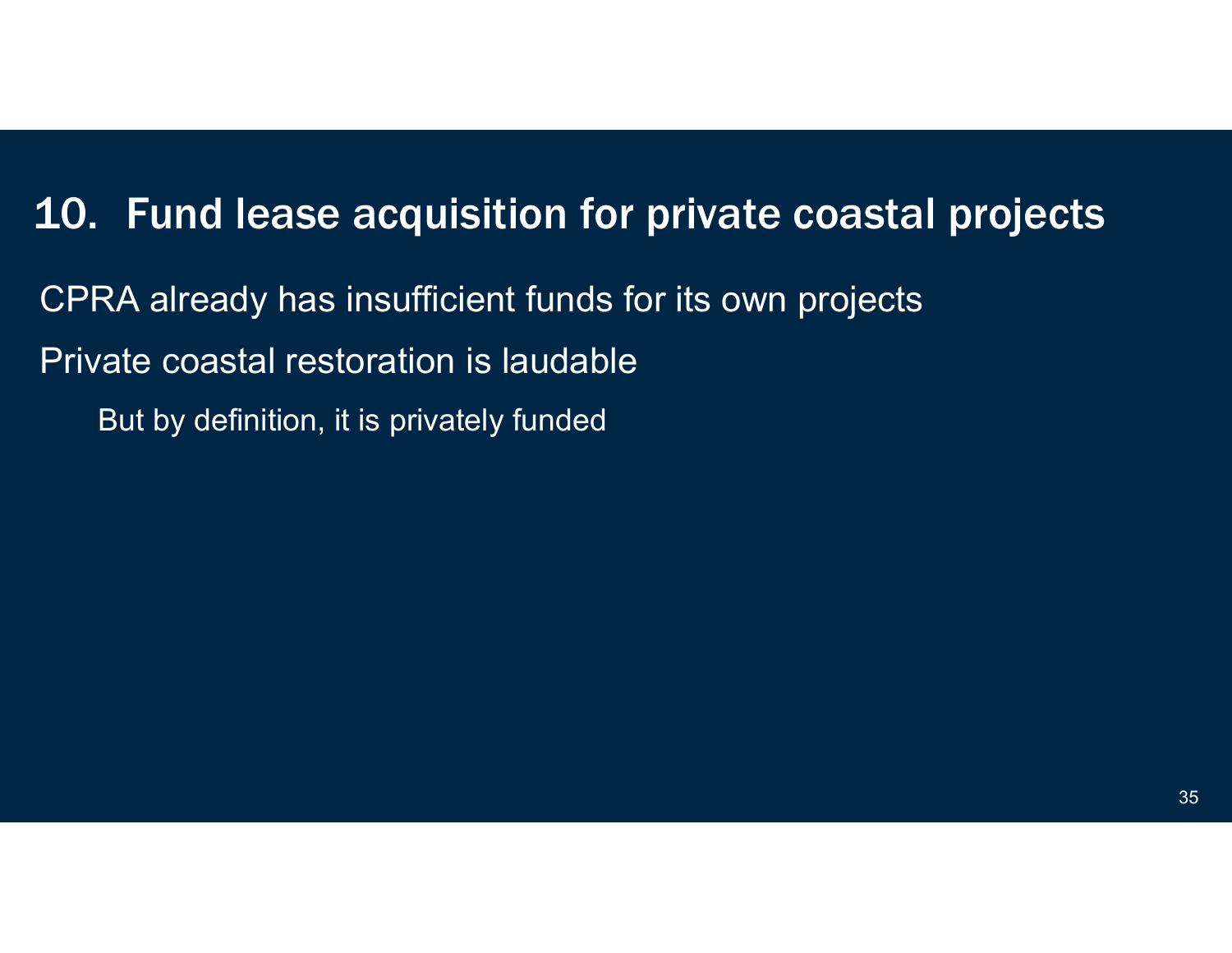### 10. Measures outside CPRA jurisdiction

- •Raise oyster lease rates
- $\bullet$  Reimpose requirement to actually cultivate a lease in order to maintain it
- $\bullet$  Require reporting of harvest by lease instead of by meaningless zones
- $\bullet$  Require reporting of oyster cultivation efforts other than harvest, by lease<sup>1</sup>
- $\bullet$  Require lessees to collect data on productivity, even if not required to be reported
- $\bullet$ Convert public seed grounds to leasable areas
- •Create new oyster production areas by planting cultch  $36$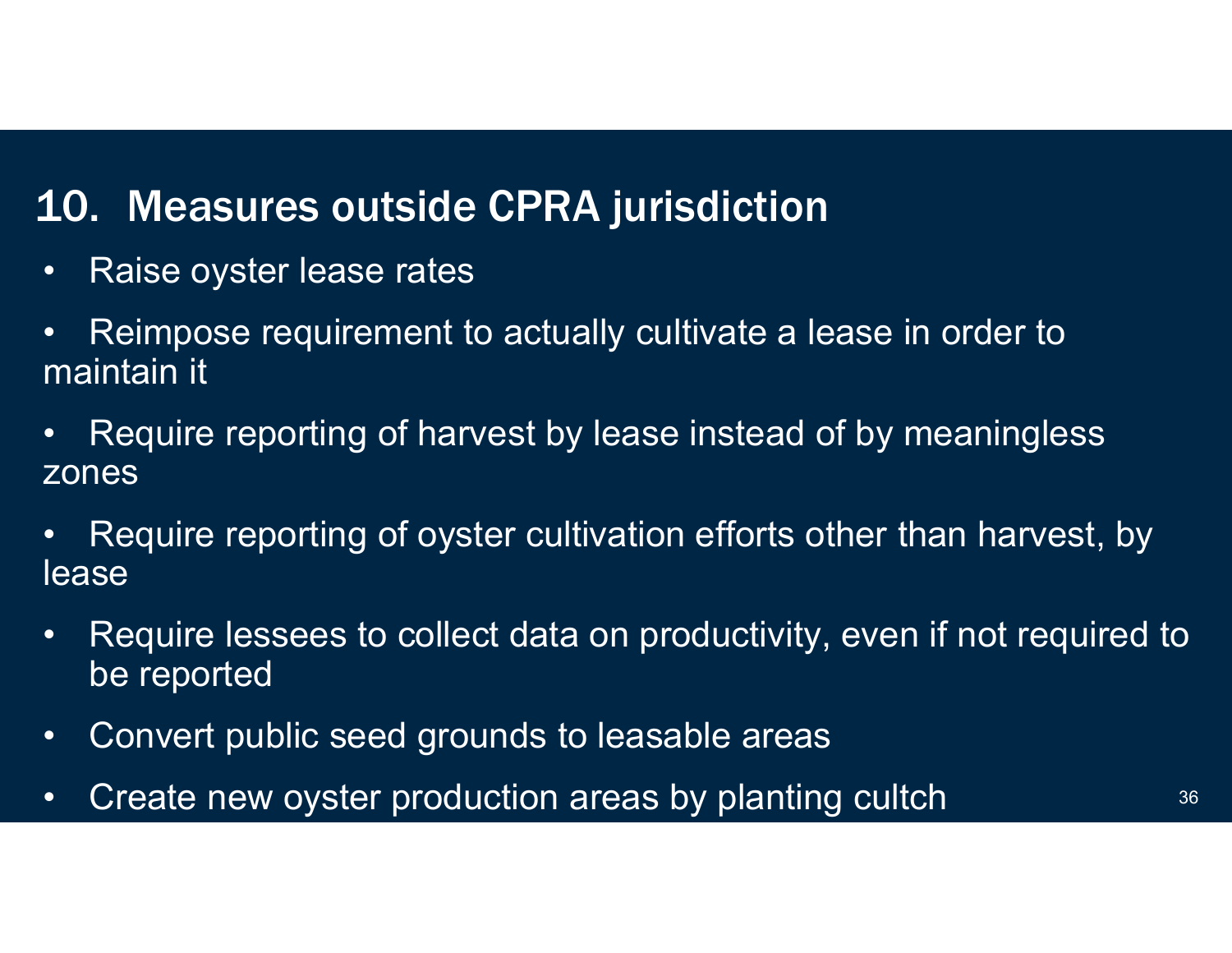## **Study Timeline**

| <b>INITIAL PUBLIC</b>                                                      | 9/1 CPRA announces study and participation opportunities                                                                                                                                                                                                        |
|----------------------------------------------------------------------------|-----------------------------------------------------------------------------------------------------------------------------------------------------------------------------------------------------------------------------------------------------------------|
| <b>COMMENT</b>                                                             | • 9/21 Solicitation of Views Webinar                                                                                                                                                                                                                            |
| <b>PERIOD</b>                                                              | • 9/23 Solicitation of Views Webinar                                                                                                                                                                                                                            |
| $9/1 - 10/7$                                                               | • 10/7 Stakeholder comments due to CPRA                                                                                                                                                                                                                         |
| <b>DRAFT RECOMMENDATIONS</b>                                               | • CPRA reviews comments, recommendations, and proposed solutions                                                                                                                                                                                                |
| <b>DEVELOPMENT</b>                                                         | • CPRA evaluates program implementation                                                                                                                                                                                                                         |
| $10/8 - 11/5$                                                              | • CPRA prepares draft recommendations for improving the program                                                                                                                                                                                                 |
| <b>PUBLIC FEEDBACK ON</b><br><b>DRAFT RECOMMENDATIONS</b><br>$11/6 - 12/4$ | • 11/6 CPRA releases draft recommendations<br>. 11/17 Webinar to present draft recommendation & solicit stakeholder feedback<br>. 11/18 Webinar to present draft recommendation & solicit stakeholder feedback<br>. 12/4 Comments due to CPRA from stakeholders |
| <b>FINAL RECOMMENDATIONS</b>                                               | • 1/11/21 CPRA releases final recommendations and submits to CPRA Board                                                                                                                                                                                         |
| <b>DEVELOPMENT</b>                                                         | . 1/20/21 CPRA presents recommendations to CPRA Board at Board Meeting                                                                                                                                                                                          |
| $12/5 - 1/11/21$                                                           | 37                                                                                                                                                                                                                                                              |